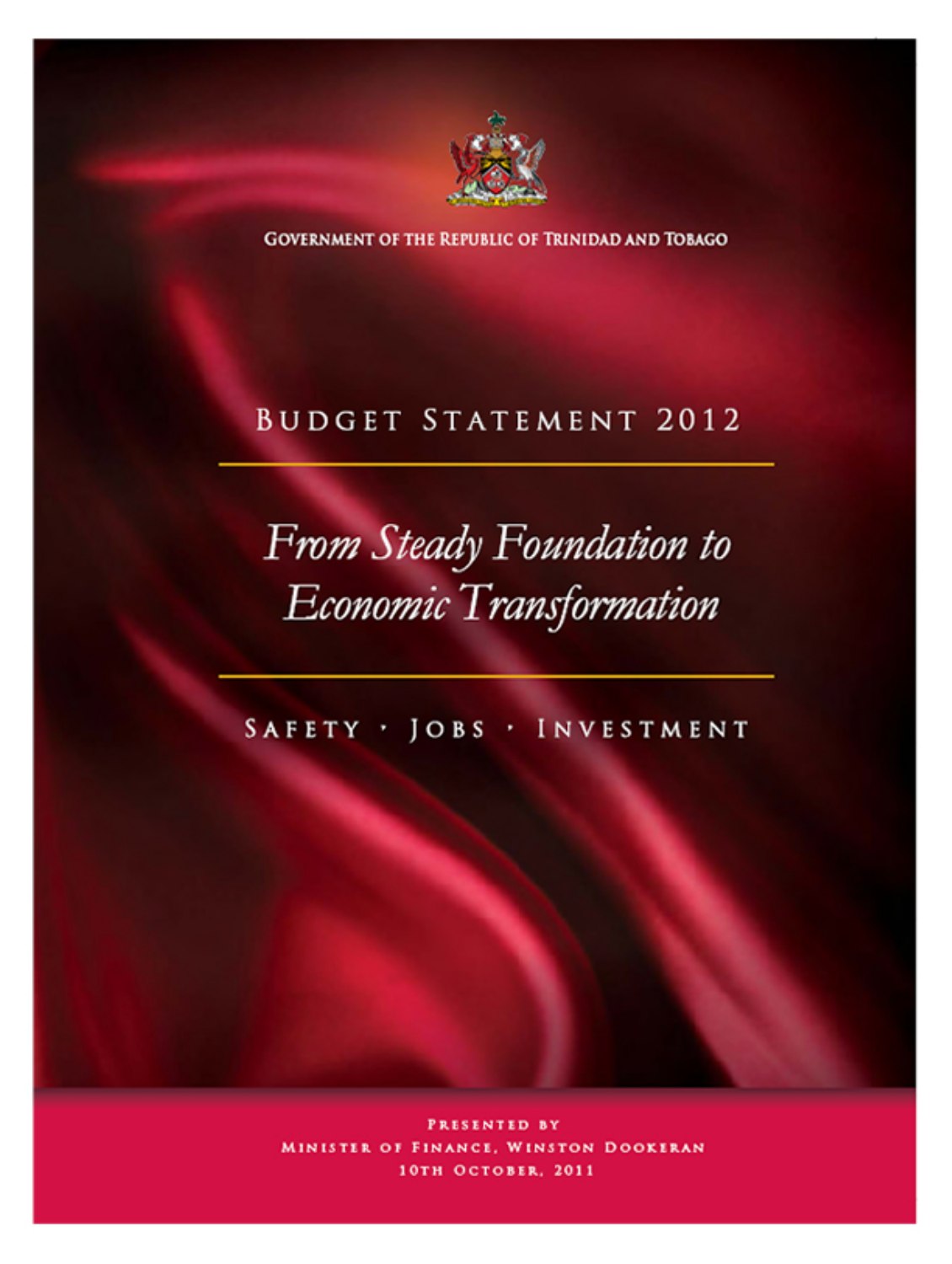

**Government of the Republic of Trinidad and Tobago**

# BUDGET STATEMEN T 2012

# *From Steady Foundation to Economic Transformation*

S A F E T Y • J O B S • I N V E S T M E N T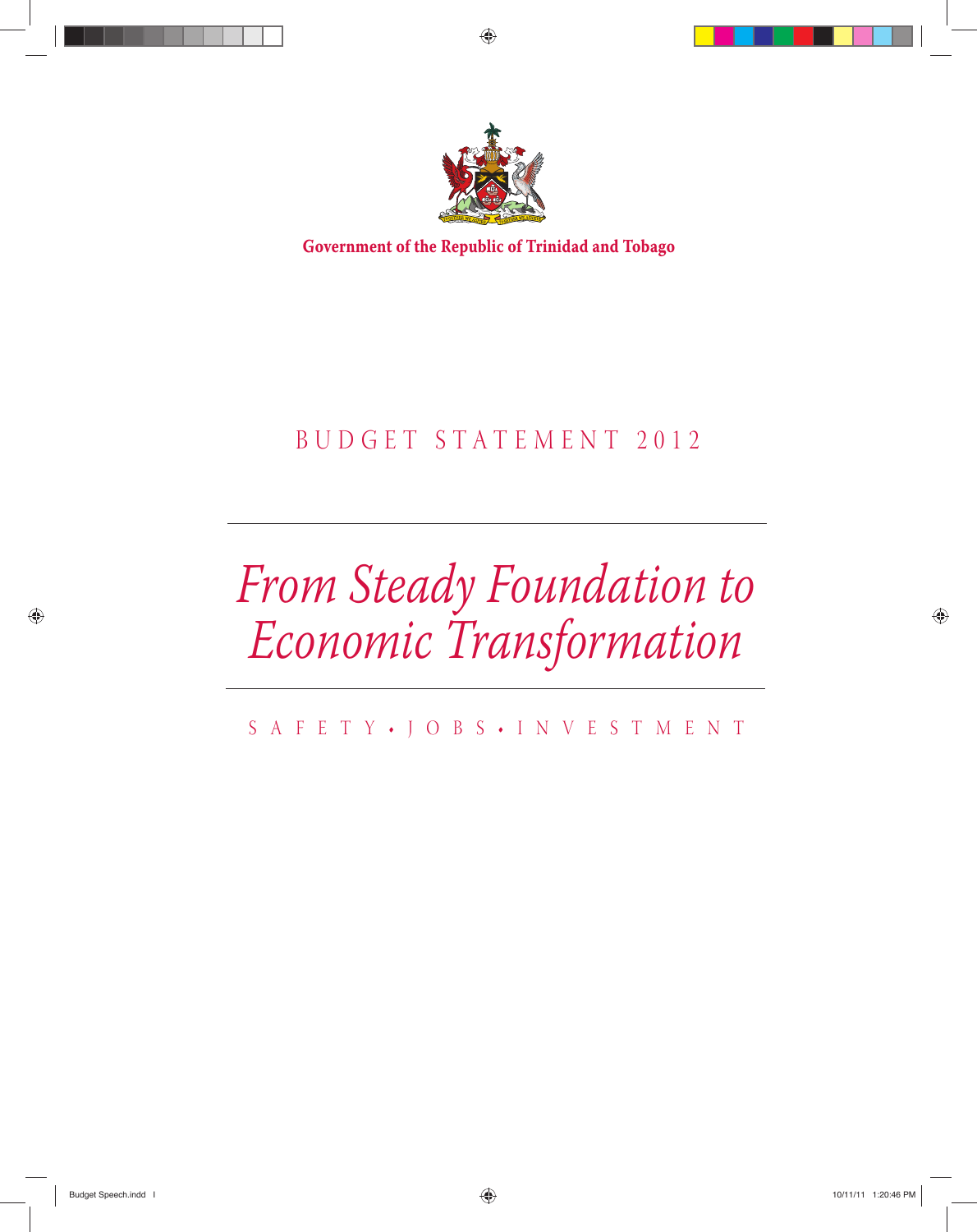## **CONTENTS**

| Introduction                                                        | $\mathbf{1}$   |
|---------------------------------------------------------------------|----------------|
| I. The International Context                                        | 3              |
| Confronting the Uncertainties                                       | 3              |
| Navigating the International Troubled Waters                        | 3              |
| <b>CLICO</b> Trust Fund                                             | 3              |
| Public Service Negotiations<br>٠                                    | 4              |
| Domestic Financial Buffers                                          | 4              |
| <b>II.</b> National Security                                        | $\overline{5}$ |
| An Integrated Approach to Crime                                     | 5              |
| <b>III. Strategy for Economic Transformation</b>                    | 6              |
| Claiming New Economic Space                                         | 6              |
| Improving the Regulatory Environment for<br>Private Sector Activity | 7              |
| Looking Outward                                                     | 7              |
| Meeting the Basic Needs of Our People                               | 8              |
| <b>Health Services</b>                                              | 8              |
| <b>Education and GATE</b>                                           | 8              |
| Housing and Home Ownership<br>$\bullet$                             | 8              |
| Improving Physical Infrastructure                                   | 9              |
| Transportation                                                      | 9              |
| Water                                                               | 9              |
| Expanding Agriculture and Tourism                                   | 9              |
| Agricultural Initiatives                                            | 9              |
| Tourism Action Plan                                                 | 10             |
| Respecting Our Environment                                          | 10             |
| Addressing Youth, Sports, Culture and Gender Issues                 | 10             |
| Managing Our Social Safety Net                                      | 11             |
| Tobago Development                                                  | 12             |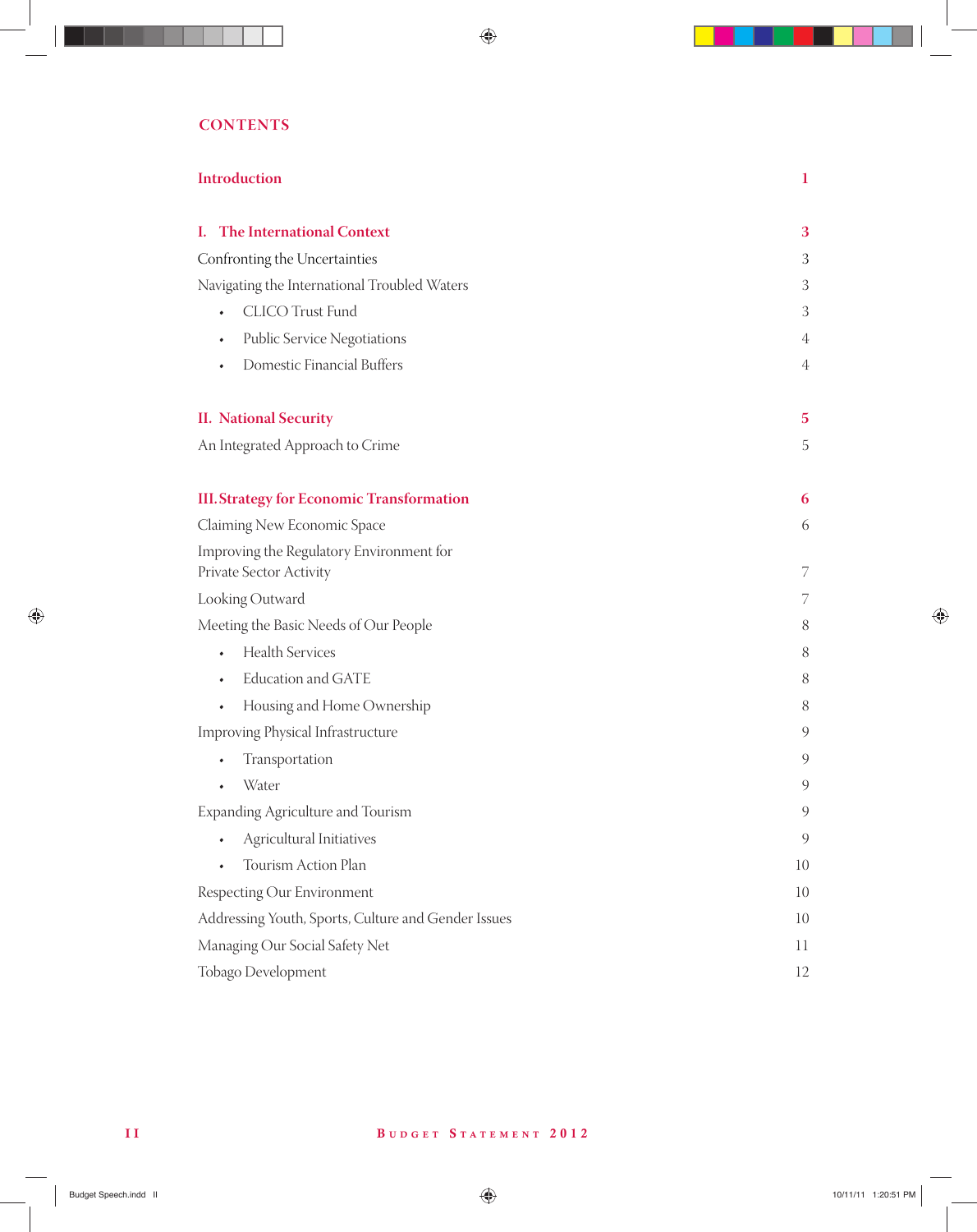| IV. Strategy for Growth, Trade and Investment                   | 14        |
|-----------------------------------------------------------------|-----------|
| Our Investment Platform                                         | 14        |
| New Investment in Energy                                        | 14        |
| Alternative Energy Development                                  | 15        |
| New Maritime Economy                                            | 15        |
| Urban Development                                               | 15        |
| New Infrastructure - Public and Private Partnerships            | 16        |
| CNG Infrastructure<br>٠                                         | 16        |
| National Infrastructure Bank<br>٠                               | 16        |
| <b>Broadband Infrastructure</b>                                 | 17        |
| Communications Infrastructure                                   | 17        |
| Capital Market Development                                      | 17        |
| Small and Medium Enterprises Market                             | 18        |
| Regional Stock Exchange<br>$\bullet$                            | 18        |
| <b>V. Fiscal Measures</b>                                       | 19        |
| Job creation and Investment<br>I.                               | 19        |
| Strengthening and Improving the Financial Sector<br>2.          | 19        |
| Expansion of Deposit Insurance coverage.                        | 19        |
| Amendments to the Central Bank Act,                             |           |
| Chap. 79:02.                                                    | 19        |
| 3. Broadening the Social Security Net                           | 19        |
| Amendments of the National Insurance<br>Scheme                  | 19        |
|                                                                 |           |
| 4. Energy Sector Measures                                       | $20\,$    |
| 5. Alternative Energy                                           | 22        |
| Tax Administration<br>6.                                        | 22        |
| Amendment to the Betting Levy Board Act<br>7.                   | 23        |
| Penalty for Late Filing of Annual Returns<br>8.<br>by Companies | 24        |
|                                                                 |           |
| <b>VI. Budget Arithmetic</b>                                    | 25        |
| <b>VII. Conclusion</b>                                          | <b>26</b> |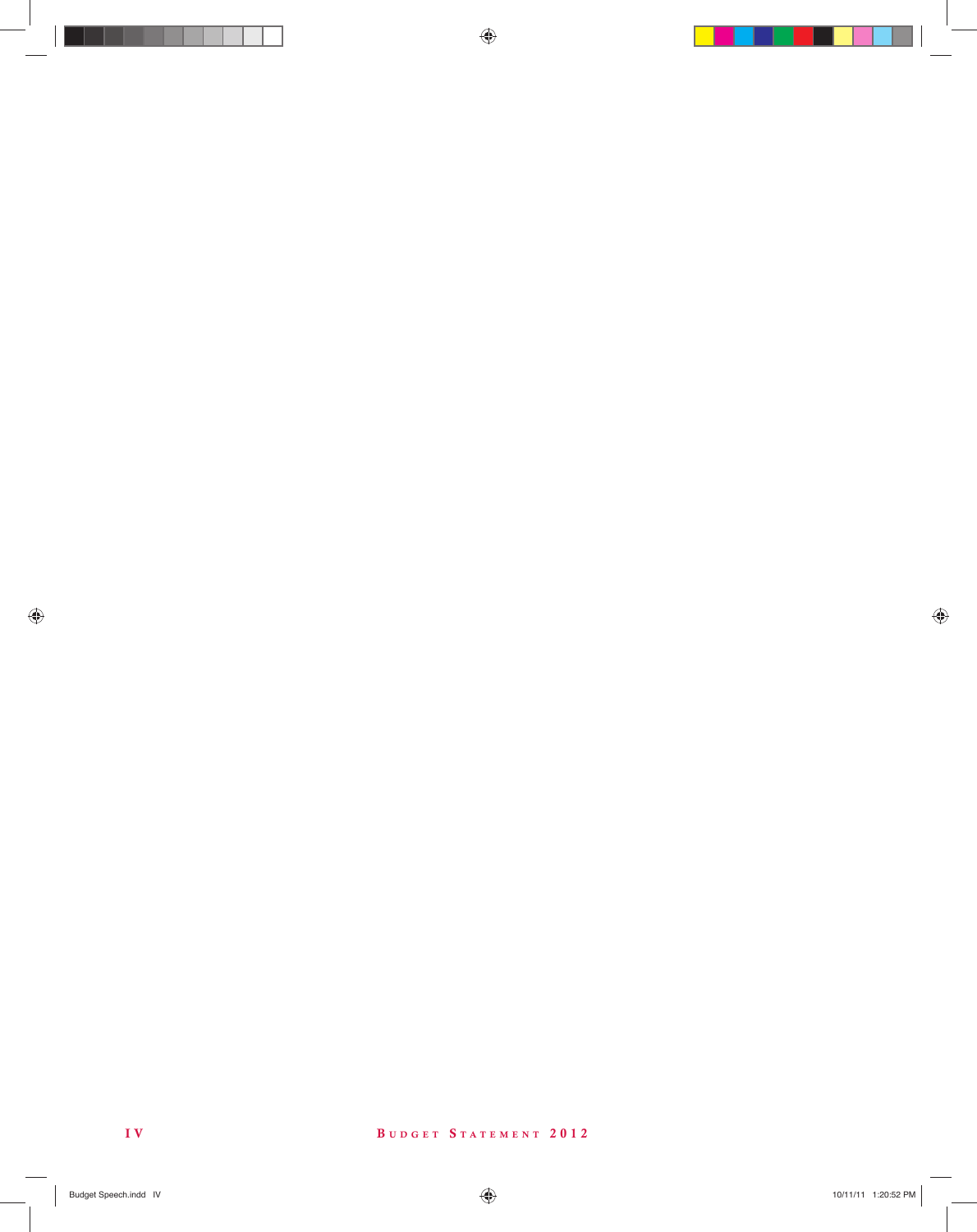#### INTRODUCTION

Honourable Mr. Speaker, it is my privilege to deliver the second Budget of the Peoples' Partnership Government. I would like to start by quoting a statement made to this Honourable House on September 4 this year. The statement is as follows:

*"A failed state is where crime and violence becomes the norm. A lawless society takes over driving law abiding people out. The state of emergency is not something we picked out of the sky to break the rule of law in Trinidad and Tobago. It is enshrined in our Constitution. The Constitution framers have given us this weapon in order to protect the people of our land and to protect our country."*

These are the inspirational words of the Honourable Prime Minister, Kamla Persad-Bissessar, as she justified the need for the current state of emergency in our country. This was indeed a decisive and dramatic intervention – a trait that has come to characterise the leadership of our Prime Minister, who has quickly established her credentials in the international arena.

Mr. Speaker, these inspirational words have set the stage for today's discourse, disclosures and decisions. They will inform our Budget Statement for the fiscal year 2012.

Indeed, it is the Government's duty to protect our citizens and our country. In discharging this duty, there was and there is a high level of expectancy by our citizens as they turned the political page and elected the Peoples' Partnership Government some eighteen (18) months ago.

At that time, as we stood on the cliff – looking down and looking up. We knew that we had to fix the economic foundation, get the arithmetic right and set the path for the turn-around of the economy. In accepting this task, we had to muster the courage, a courage that reflected both resolve and vision.

Mr. Speaker, no one can doubt the resolve of this Government to grasp the difficult issues of the day. Many are complex matters and the decisions are never easy. It is very difficult to overcome some of these issues while pleasing everyone at the same time. This Government

recognises that an integral part of success in doing difficult things is the resistance one encounters and the courage one requires in the face of adversity.

Mr. Speaker, we knew as a people we must ready ourselves for change, confront the issues that lie at our door-step and mitigate the risk facing us both globally and locally. Some of our behavioural patterns nurtured over the past must shift. Unsatisfactory levels of productivity, insensitive customer care, lack of competitiveness, social inequity and lack of transparency must be left behind.

- We must hold ourselves accountable as individuals, as families, as institutions, as civil society and as a Government.
- People must be held accountable for the past recklessness in our financial sector and the harm they have caused to many vulnerable people.
- People must take responsibility for their personal investments.
- People must comply with regulations and tax laws.
- We must exercise fiscal responsibility.
- It is time to take responsibility for adhering to the rule of law.

During the last year, we were never cowed by the size of the challenge nor did we shirk our responsibilities to the population. We did not seek an easy way out and neither did we skimp on our efforts. We met the challenges head on.

We began carefully to design the architectural plans for the national economy, step by step, block by block, as we fixed the arithmetic of our finances and set the base for a steady foundation.

Mr. Speaker, as we approached this national task, we were aware that development cannot be proclaimed, imitated or imported; it had to be achieved by "drilling down" within ourselves. It must be inwardly driven from the strength of the country itself, by unearthing our people's entrepreneurship, talent, and capabilities. It is time for our nation to take responsibility for its destiny.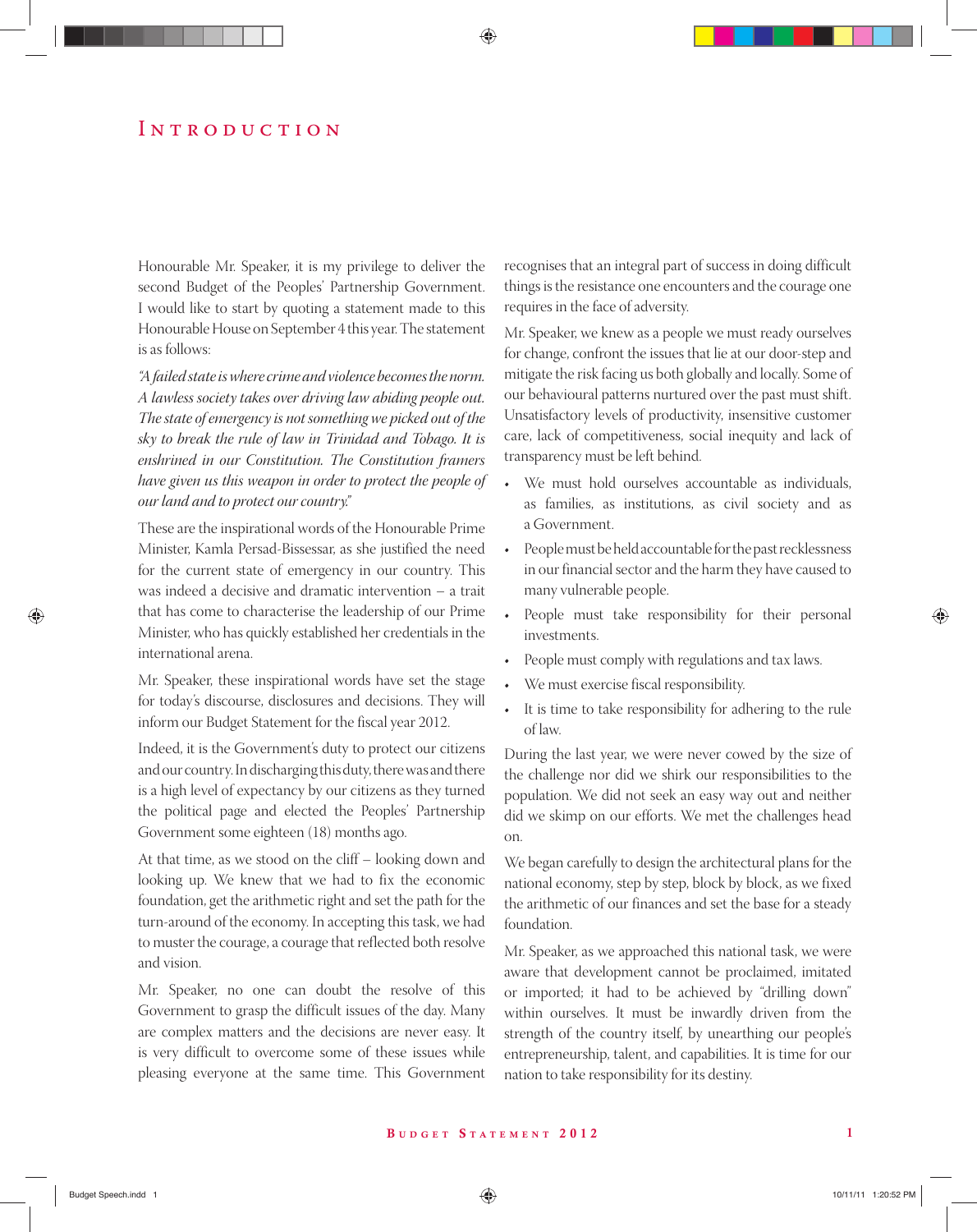Before I proceed, Mr. Speaker, I wish to extend my appreciation for the collective effort of my Cabinet colleagues, who have provided analytical perspectives and policy prescriptions on the various issues. To my team at the Ministry of Finance, my sincere thanks for the hours of hard work, meticulous research and analytical depth. To those individuals and agencies in the private sector, the labour movement, and civil society whose contributions have informed this Budget, I also express my gratitude.

Mr. Speaker, as we look ahead, the policy platform will focus on three priorities:

- Job creation: with projects for poverty reduction and a range of measures to close the equity gap;
- Investment: which will include creation of entrepreneurial opportunities and an innovation-driven economy to stimulate growth and competitiveness through public/ private investment; and
- Security: which will involve the continued implementation of strategies for crime reduction, effective containment, and a climate of law and order. It also will involve food security with clear production targets and infrastructural support.

Mr. Speaker, at the time I presented the first Budget of the Peoples' Partnership entitled: "Facing the Issues: Turning the Economy Around", confidence in the world economic recovery had begun to re-surface, and by the first quarter of 2011, we envisaged a somewhat smooth sailing, with a certain gentle economic wind on our backs.

Then, the sovereign debt issue currently engaging Greece and Ireland erupted creating contagion risks in the larger countries of Europe which eroded confidence in the European fiscal system. Coming on the heels of the political stalemate in the United States Congress and the subsequent downgrading of credit ratings of nations including the United States, new uncertainties have arisen, particularly with respect to jobs and growth at the global level.

Mr. Speaker, these uncertainties were transmitted to our economy through the impact on oil and gas and other commodity prices, the performance of the Caribbean region and the falling markets for our exports.

The conversation has now changed to market volatility, contagion of financial markets, lowering of growth rates, austerity and even recession. Trinidad and Tobago must not remain an "innocent bystander" to these new dynamics. We must develop a credible response to reignite growth within our economy and search for new buffers to insulate us against external shocks.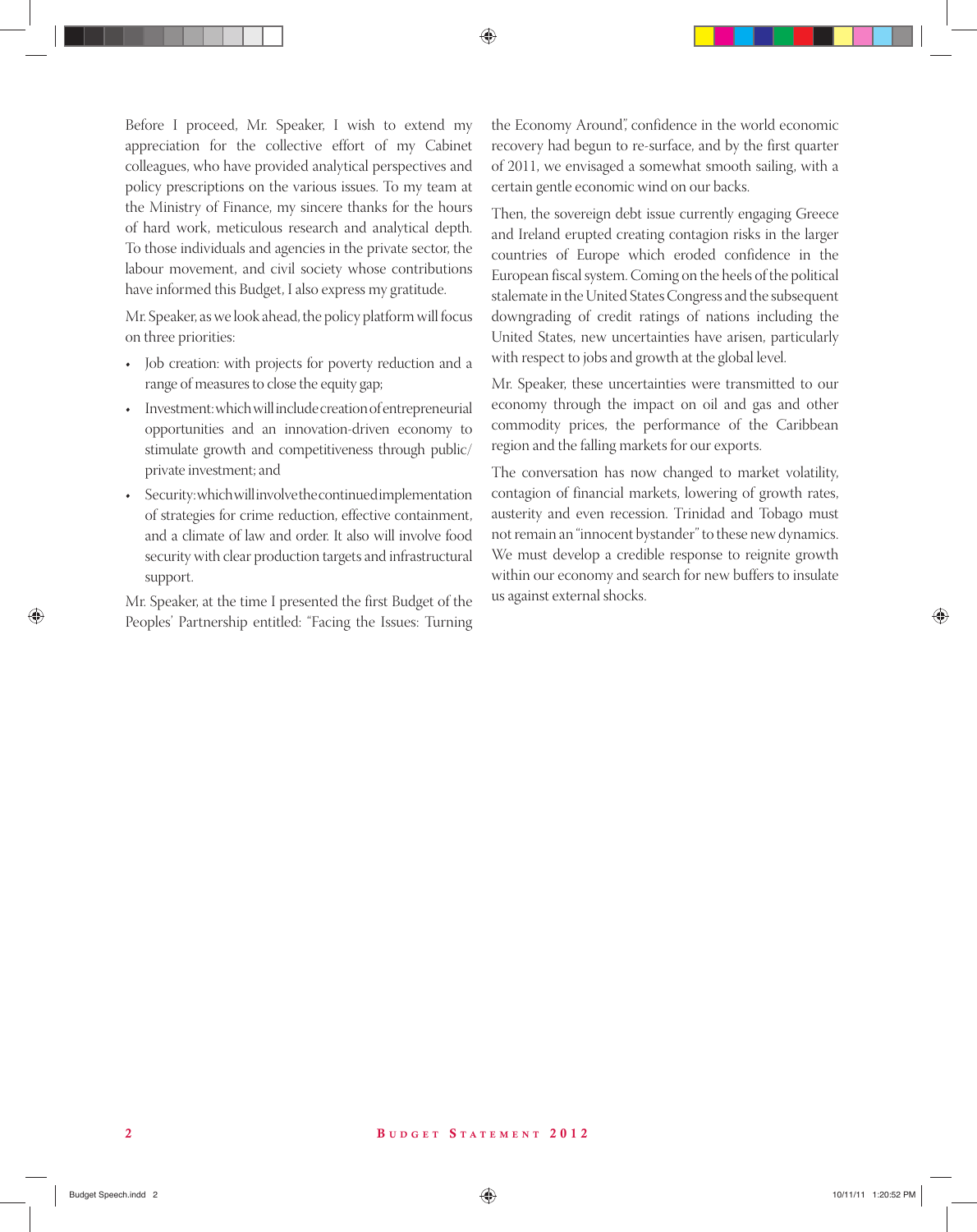### **NAVIGATING THE INTERNATIONAL TROUBLED WATERS**

Mr. Speaker, the world economy has emerged from a recession considerably weakened and still fraught with uncertainty. The geopolitical tensions in the Middle East and North Africa, the waning of US dominance, the debt dilemma that sprawls across the Euro zone, and the furore about currency wars have shaken economies to their core. Mr. Speaker, crises are no longer being considered aberrations of financial history.

Recent events in Europe seem to replicate the crisis that rocked Wall Street and felled several financial giants in 2008 and 2009. When the US recently lifted its debt ceiling, it occasioned another bout of heightened anxiety. The gravity of the US condition is far-reaching and may multiply in the months ahead. In August this year stock markets tumbled, some recording their biggest decline since 2008, generating statistical revisions, a realignment of currencies and fluctuations in commodity prices. With these new qualms, the odds of a global recession over the coming year have strengthened.

The Greek debt crisis, resulting in the Euro area's current quagmire, has laid bare the flaws in the European welfare model, where questionable accounting disguised the true size of the debt over several years. Similar conditions exist in Portugal, Ireland, Italy and Spain.

Regionally, uneven recoveries will persist. External current account deficits are widening and rising global prices threaten the most vulnerable groups, requiring large adjustments in national budgets. The recent slowdown in the US economy will have adverse effects on overseas remittances and tourist arrivals, putting additional pressure on already fragile economies.

Mr. Speaker, against this backdrop, Trinidad and Tobago's stable economic outlook arises from stringent measures exercised to ensure that fiscal and external debt burdens are on a more responsible path. Our international credit rating

has not faltered; most of our liabilities to the contractors have been met; some wage-negotiations with the public service unions have been settled; most VAT refunds to the business sector have been paid. The debt-to-GDP ratio remains relatively low and inflation fell to its lowest level in forty-two years.

Moreover, the near-devastating financial impact of the CL Financial/CLICO and the Hindu Credit Union (HCU) crises has been contained and trade unions and credit unions will be paid in full in two installments.

#### **CONFRONTING THE UNCERTAINTIES**

#### **• CLICO Trust Fund**

In addition Mr. Speaker, the Government intends to establish a new entity which will issue an instrument to holders of Short Term Investment Products issued by CLICO and BAT and mutual fund investors with CLICO, who have exercised the option to exchange their Bonds with maturities of years 11-20. This instrument will be equal to the face value of their Bonds at the date of exchange and would be significantly greater in value than the value of the Bonds in the open market. This means of exchange of the Bonds and any potential risks associated with this market based instrument will be properly explained to investors through a sustained communication plan.

Upon completion of the process of exchanging the bonds for units, the Trust would be listed on the Trinidad and Tobago Stock Exchange and units in the Trust can be traded within the trading structure of the domestic capital market, similar to the other closed end trusts or funds which are currently listed on the Exchange. The potential risk associated with this market-based instrument would be properly explained to investors through a sustained communication plan.

Mr. Speaker, I propose to make the necessary adjustments to the Corporation Tax Act to permit the Trust to have its income and dividends exempt from Tax.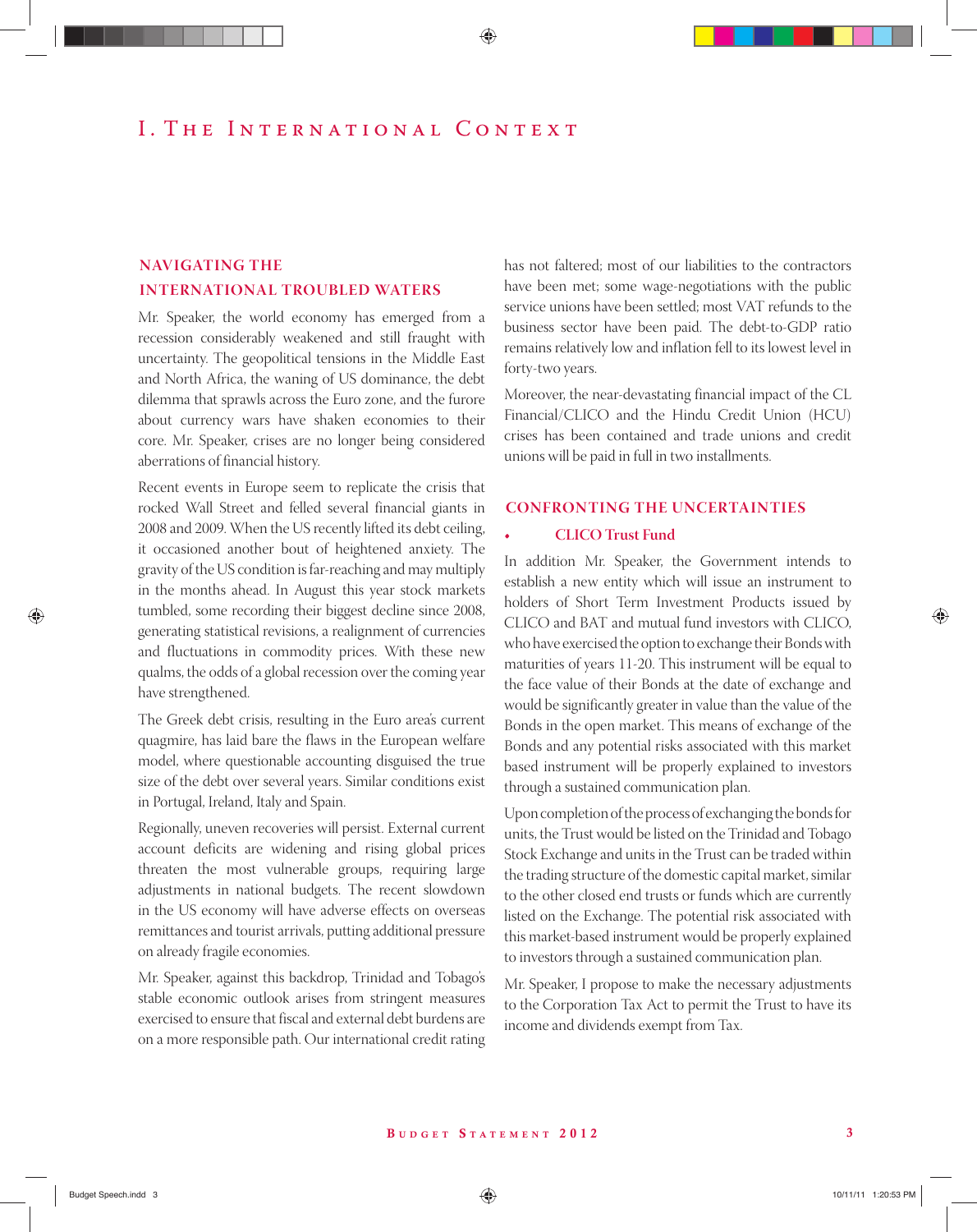#### **• Public Service Negotiations**

Mr. Speaker, negotiations for revised salaries and other terms and conditions of employment for monthly–paid employees in the Public Service, including the Police and Teaching Services, and daily rated employees of the Central Government, Tobago House of Assembly and Municipal Corporations for the period 2008 to 2010/2011, began in 2010 and continued against the background of a slowdown in recovery efforts, and fiscal and financial uncertainty.

Notwithstanding these difficulties, settlements have been reached with the Associations and Unions representing employees in the Civil Service and certain Statutory Authorities, the Second Division officers of the Prison Service, and the Sugarcane Feeds Centre.

Not only have we reached agreement on wages, but in the case of the Civil Service we reached agreement on the following two benefits:

- A commitment to extend their health Insurance Plan to include coverage for the family of the Civil Servant, while striving to lessen the relative burden of the cost of the Plan to the employee;
- A commitment to undertake a Job Evaluation Exercise which will bring Civil Servants compensations packages more in line with their market values.

Negotiations are still continuing between the Chief Personnel Officer and Associations and Unions representing officers in the Police, Prison - First Division, Fire and Teaching Services and daily-rated workers.

In the wider public sector, negotiations have also been concluded with a number of organisations including the Airports Authority, University of the West Indies for Academic Staff, the Water and Sewerage Authority and the Chaguaramas Development Authority. Approval has also been granted for similar payments to be made to employees in the Regional Health Authorities and other organisations.

For those negotiations which are yet to be concluded for the period 2008 to 2010, it is our hope that they will be finalised shortly, given that the negotiations are in respect of a past period. We have already entered the 2011 to 2013 bargaining period and a new approach involving social dialoguing will be required if the parties are to arrive at mutually acceptable settlements within the economic realities.

#### **• Domestic Financial Buffers**

Mr. Speaker, our ability to withstand the impact of recession in our major trading partners stem in large part from the presence of our financial buffers: the adequacy of our international reserves, the relatively low levels of public debt that provide capacity to borrow in an emergency, and the resources in our Heritage and Stabilisation Fund. These buffers have protected our nation's credit rating while others, far mightier than ourselves, have fallen prey to the weak global economy.

We maintained and strengthened these buffers in the face of significant domestic pressures from many quarters, to put at risk the benefits from our disciplined and prudent approach.

As a result, Mr. Speaker, I am pleased to report that at the end of September this year Gross Official Reserves stood at US\$9.7 billion, the equivalent of thirteen months of imports. As a result of its conservative investment stance, the Heritage and Stabilisation Fund was less affected by the turmoil in global markets than the average international fund. This fund, as at September 30th 2011, amounted to US\$ 4.1 billion.

Mr. Speaker, Trinidad and Tobago has made significant proposals to the International Financial Institutions for a review of existing windows for insulating small economies from external shocks. I am pleased to inform this Honourable House that this matter is currently being considered and an international committee is being established to further this proposal.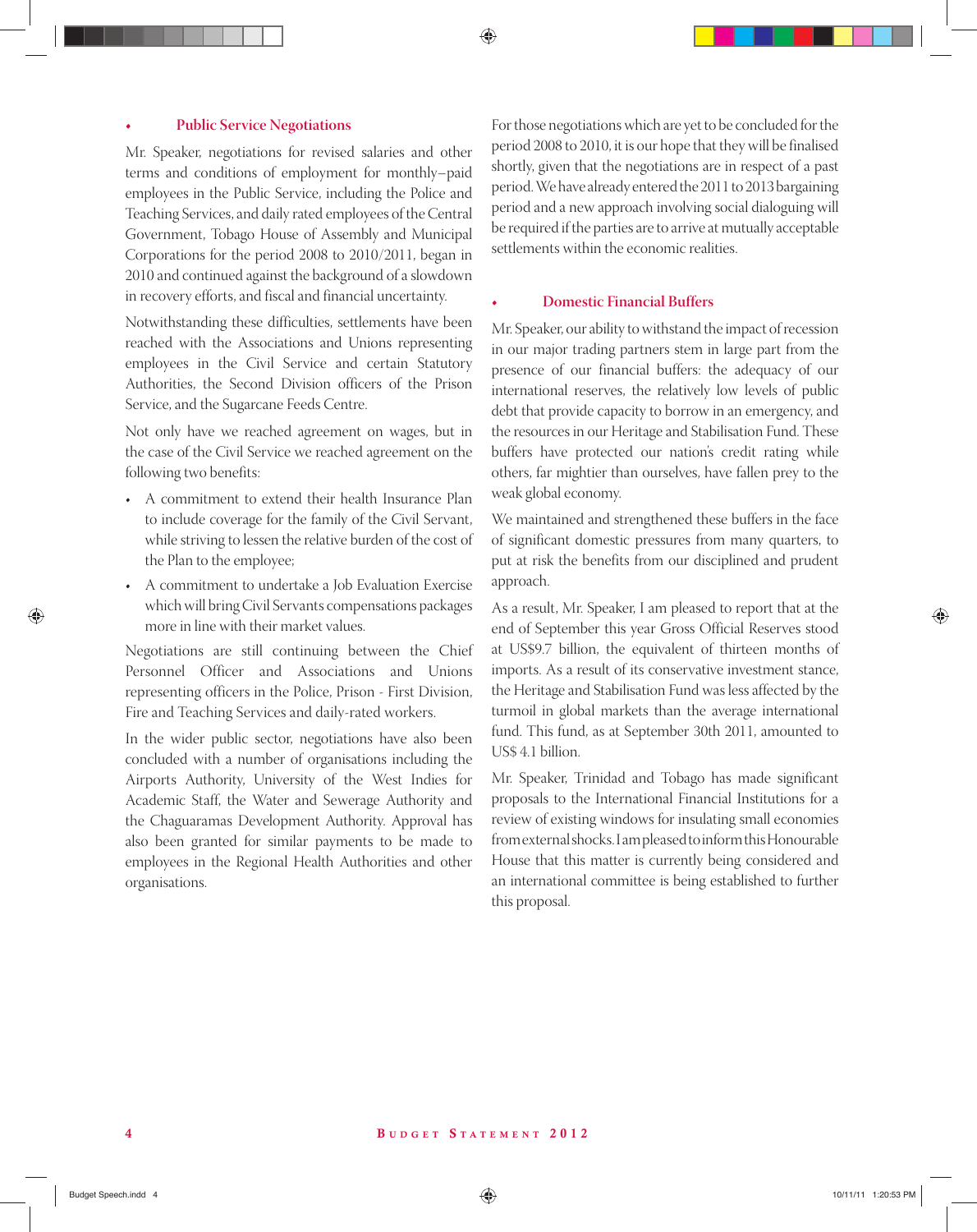#### **AN INTEGRATED APPROACH TO CRIME**

Mr. Speaker, crime continues to be one of our country's formidable challenges.

This Government was elected on the trust and hopes of citizens that we will bring change to this situation and we are resolute with respect to that objective. Our Minister of National Security has displayed a purposeful approach to tackling this situation and he is deserving of our commendation.

Mr. Speaker, the Government's approach to crime containment and reduction is multi-pronged and involves:

- more effective law enforcement and policing
- social interventions aimed at discouraging a lifestyle of crime and violence
- reform of the justice system and the legal framework; and
- rehabilitation of offenders.

As crime and criminal activity become more complex, priority is being given to increasing the sophistication of the resources and systems utilised and to the effective management of Law Enforcement Agencies. As such, emphasis is being placed on:

- expanding the use of modern technology for tracking crime and ensuring connectivity between law enforcement agencies
- capacity building and training of law enforcement officers
- modernisation of physical infrastructure and information management systems
- initiating a street and community patrol in partnership with the private security sector beginning with 250 new motorcycle patrol officers; and
- in partnership with the municipal police a City Surveillance Network Programme is to be initiated in the city of San Fernando expanding thereafter.

The 21st Century Policing Project is a major initiative which introduces a new delivery system for policing that builds partnerships with communities and provides a high level of customer service. It effectively blends intelligence led proactive initiatives together with community policing strategies.

Mr. Speaker, in recognition of the transnational and perverse financing of crime, the Financial Intelligence Act (2009) has been amended to improve the effectiveness of the Financial Intelligence Unit in combating money laundering as well as the financing of terrorist activities in Trinidad and Tobago.

Additionally, legislation would be brought to Parliament to strengthen the capability of the Private Security Industry, and the Prison Rule, the Defence Act and the Evidence Act will be modified to strengthen enforcement measures.

Mr Speaker, initiatives to stem illegal activity domestically must be complemented by actions that reduce security threats in our airspace and maritime domains. To effectively safeguard the nation's maritime borders, greater scrutiny will be placed on containers, cruise ships and ferries as part of a comprehensive, systematic approach to border security.

Mr. Speaker, you will recall that in the last budget we had introduced a special allowance of \$1,000 per month for officers of the Police Service in recognition of the special circumstances they face due to the severity of our crime situation. This allowance will now be extended to other members of the Protective Services including the Fire and Prison Services, and the Defence Force.

Mr Speaker, these are only some of the highlights of a comprehensive national security plan and reflect the priorities the Prime Minister and the Minister of National Security and the Government have placed on confronting this challenge head-on.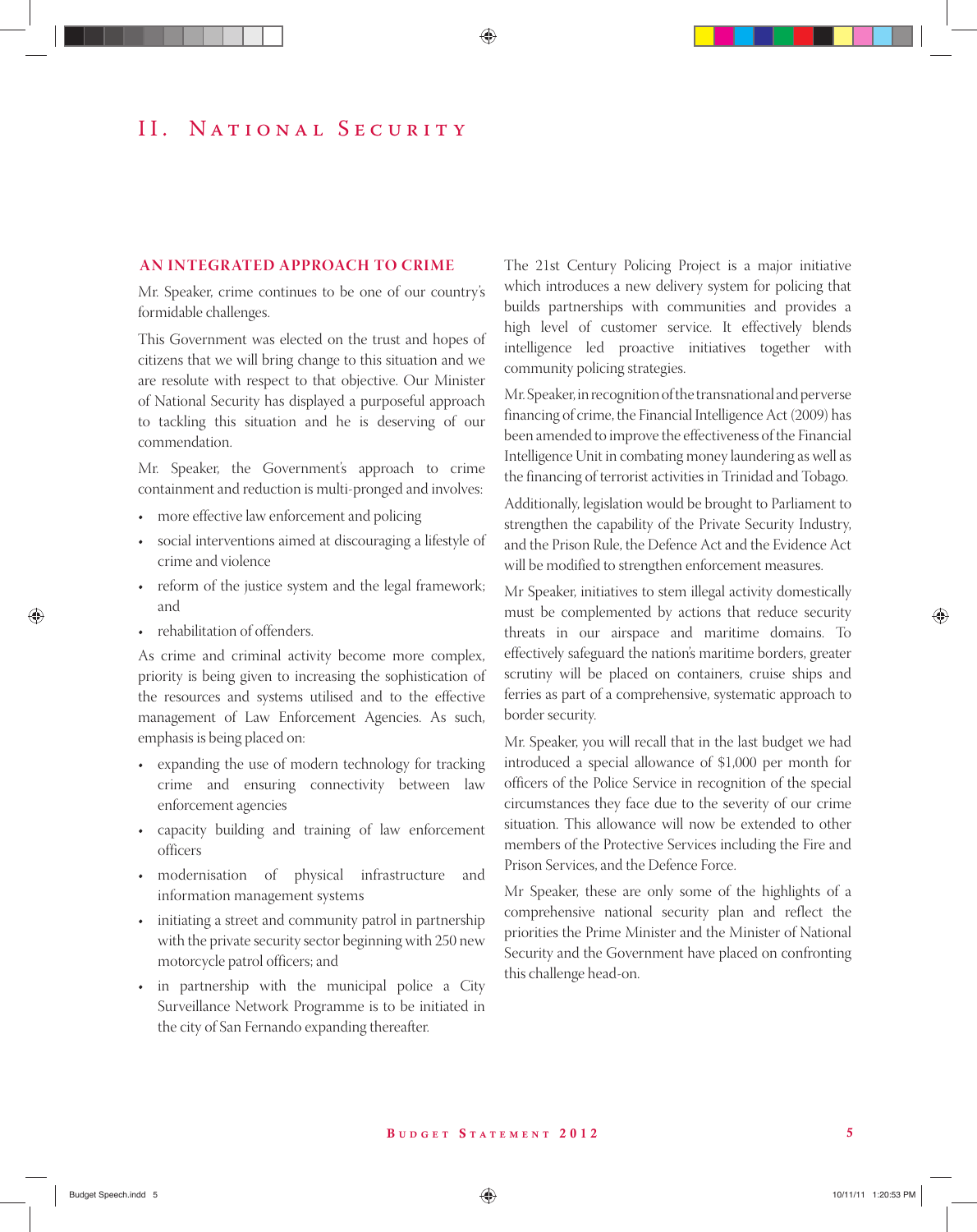#### **CL AIMING NEW ECONOMIC SPACE**

Mr. Speaker, I turn now to the strategy for economic transformation. Over the years, a consensus has emerged among economic analysts and practitioners that there are limits to the expansion of economic activities, in a small open economy such as ours, largely due to the constraints of limited physical space, small population, and few natural resources.

There are new areas of economic potential that remain undeveloped across the landmass of Trinidad and Tobago, places like the North Coast, South-Western Peninsula and North-East of Tobago as well as in the missing sectors that must be developed in areas like shipbuilding and repair, information and communication technology, sports and medical tourism.

Here at home we have eternally spoken about diversification of the economy; yet other than the transition from an oilbased to a gas-based economy, the structure of the economy has not changed. In essence Government revenue and GDP growth are highly linked to developments in the energy sector, our manufacturing sector remains constrained by the limitations of the CARICOM market and economic activity in non-energy sector remains dependent on Government's ability to transfer the energy sector revenue to domestic expenditure.

This year we will find or explore new physical, financial and investment spaces within which we would like to see responses from the private sector, the labour movement and the state enterprises. Mr. Speaker, as noted, the structure of the economy has not fundamentally changed despite the emergence of the dynamic petrochemical and gas sector, what has changed however, is the skill set of this country. Trinidad and Tobago now has more human resource capabilities in areas such as public administration, education, health, business, financial services and information and communication technology.

In the Budget Statement of 2011, we began to spell out the specifics of "opening new economic spaces" in our quest to

develop five poles of expansion in the medium term. It is in this context that the Budget Statement sets three strategic imperatives for the transformation framework:

- 1. Start the programme for change in the structure of the economy
- 2. Embrace the challenge to enhance our institutional capability to deliver
- 3. Alter the priorities of our expenditure to meet the basic needs of our people – jobs, healthcare, home ownership, security and education.

#### Mr. Speaker,

- We are implementing a series of structural reforms aimed directly at the modernisation of the State, particularly in the areas of public administration and public financial management.
- We shall strengthen Governance and Human Resource Management in the Civil Service. This will require a sustained effort at developing a culture of efficiency in customer service in all Ministries, Departments and Agencies.
- We will accelerate the use of Information and Communications Technology across the Public Service to improve decision making and to deliver quality service to the citizens of Trinidad and Tobago.
- We intend to reform the management and preparation systems of the Public Sector Investment Programme. The PSIP has been redesigned to improve efficiency and accountability of public expenditure, the alignment between resource allocation, the Government's growth objectives and the quality of service delivery to the population.
- We will establish in 2012 a Public Financial Management Modernisation Unit, to manage the project development activities associated with the implementation of new financial management systems. The implementation of the programme covers a range of activities, including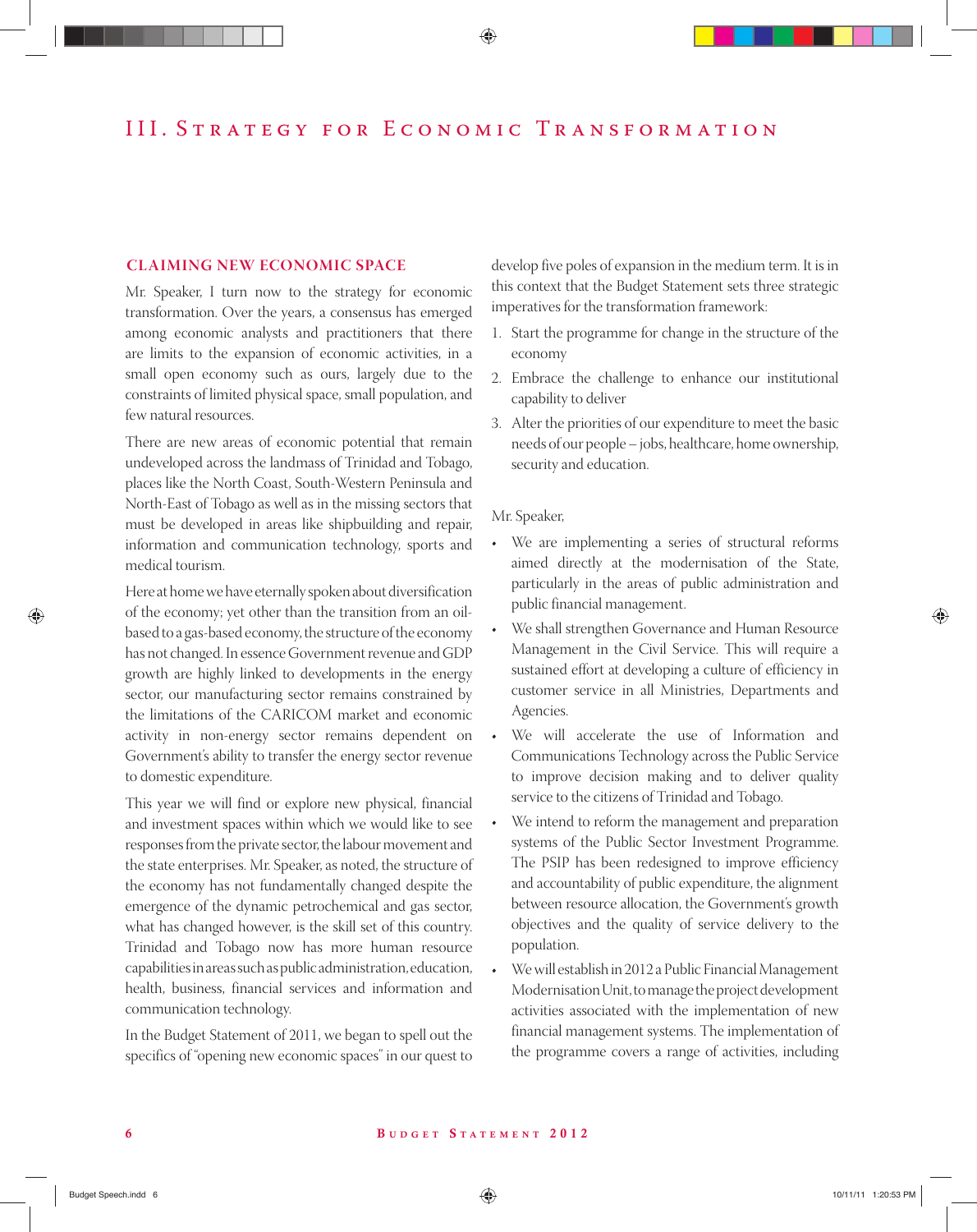strengthening the budgeting process, treasury management, and the creation of an Integrated Financial Management Information System, with an aim towards the introduction of results based budgeting by 2013/14.

- We will strengthen the capabilities of the Central Statistical Office to ensure that it meets international standards and can provide almost real time statistics.
- We will improve and strengthen public debt and cash flow management within the Ministry of Finance with the technical assistance of the World Bank.
- During 2012 we will enhance our consultations with all stakeholders with a view to ensuring that our Medium-Term Economic Plan has broad national support.
- The 1984 National Physical Development Plan will be revised and updated to accommodate current and future challenges.
- We will complete a land use policy during the course of this fiscal year which would include allocation of lands to support business growth in areas targeted for strategic development.
- Mr. Speaker, we will intensify our efforts to improve the regulatory and administrative framework to encourage private sector investment, to promote growth and to enhance employment.

#### **IMPROVING THE REGULATORY ENVIRON MENT FOR PRIVATE SECTOR ACTIVITY**

Mr. Speaker, the Computerised Customs Management System, ASYCUDA system will come into effect in fiscal 2012. This will be integrated with the Single Electronic Window which will improve the ease of doing business in Trinidad and Tobago and our competitiveness.

The Government, having recently paid off most of the arrears outstanding to VAT claimants, will put measures in place for VAT refunds to be paid on a timely basis. We will also take measures to alleviate the burden imposed on offshore activities in the oil sector by the current VAT arrangements.

The Government will introduce in fiscal 2012 an e-payment system for the payment of taxes and duties on both incomes and goods.

The Joint Select Committee of Parliament will report on the Procurement Act, and appropriate legislation will be laid in Parliament. Within 3 months of the passage of the legislation the regulations and guideline will be approved and the new structure will be geared to encourage e-tendering and web site availability for the processing and awarding of tenders.

The Government intends to modify the Insurance Act to strengthen the regulatory environment in the sector. This will ensure that high-risk leveraging will not be repeated and public confidence in the stability of the financial sector and in the strength of its regulatory framework will be increased.

Mr. Speaker, we envisage that the above measures will enable greater efficiency in the operations of the private sector and urge them to seize the opportunity to broaden the economic space in which they now operate. The World Economic Forum's Global Competitiveness Report, 2010/11, ranks Trinidad and Tobago at 81 out of 141 countries. As a country we have to do better. We are doing our part to remove any administrative and institutional handicaps that contribute to this outcome; we expect the private sector to do the same.

#### **LOOKING OU T WARD**

Mr. Speaker, in our strategy for economic transformation we must look outward to the region and Latin American economies for access to their markets and for the use of our local services in their own development thrust. Already, we have secured healthy positions with respect to our financial service sector, for our presence in the region has been well established, but we intend to go further to seek opportunities in the capital market of the region and so provide financial returns to the country. To this end, we have challenged the International Finance and Business Company to promote Trinidad and Tobago as a place for financial activities as well as investment design and construction services and investment and trade.

As an incentive Mr. Speaker, we in the Government will seek to offer our services with respect to facilitating market penetration and market access for our private sector to sell and market its skills abroad. Wherever we can, we shall open doors, bring parties together, facilitate communication, and initiate any activity that we deem both prudent and possible, to promote the exports of the skills of our citizens.

Mr. Speaker, notwithstanding the emphasis on changing the direction of the economy we must as a priority address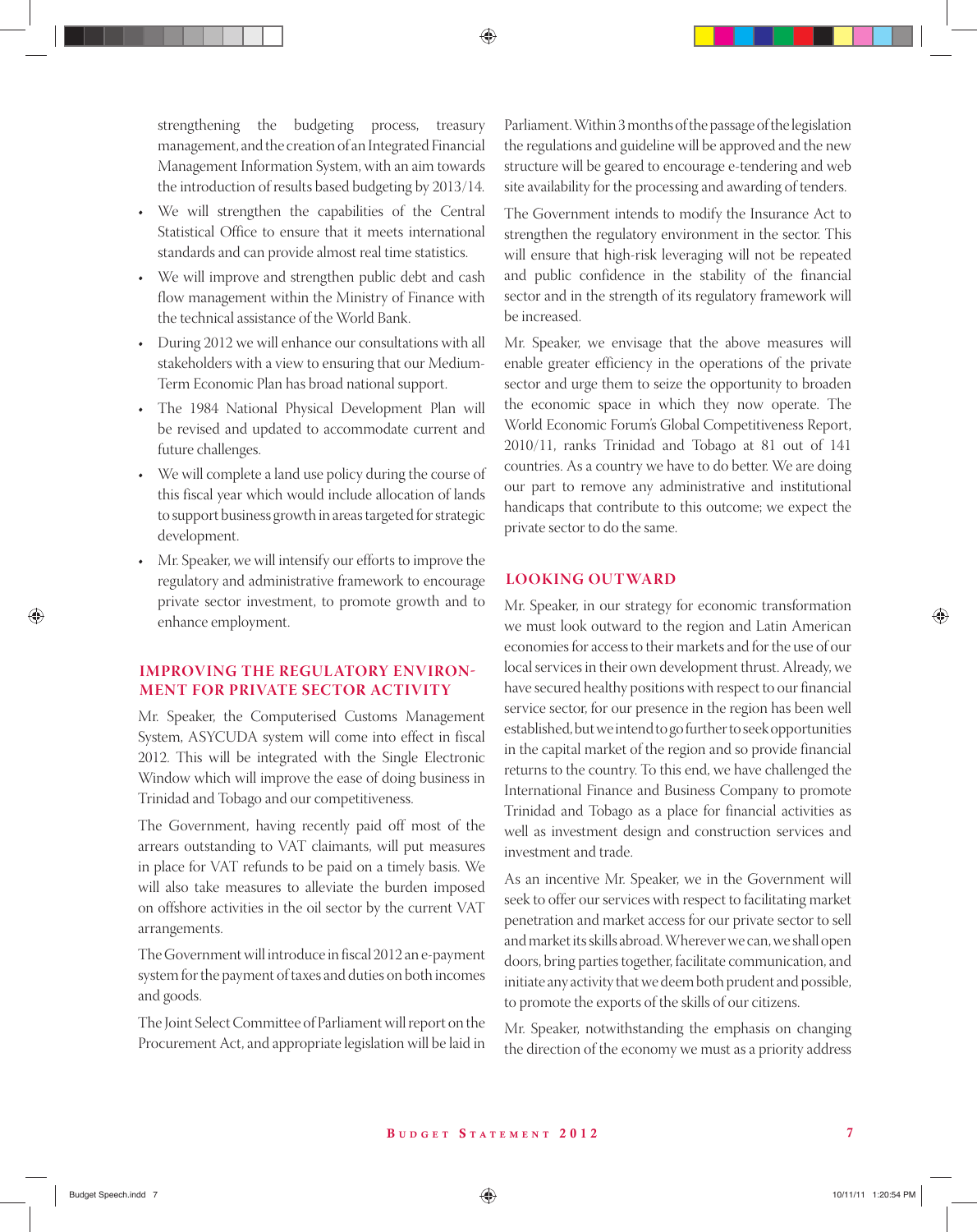the basic needs of our people –in health, education and housing. We must encourage productive activity in the areas of agriculture, tourism, sports and culture. We need to undertake these activities while protecting our environment and the safety of our citizens. I shall now turn my attention to these matters.

#### **MEETING THE BASIC NEEDS OF OUR PEOPLE**

#### **• Health Services**

With respect to health services Mr. Speaker, we intend to continue expanding our healthcare to all areas of Trinidad and Tobago. A new programme for developing of our hospitals is being finalised, which will include the new Children's Hospital and repair and upgrading of our current health and hospital facilities. The San Fernando Medical Complex, which has already begun, with the conversion of the Chancery Lane Building into a medical facility, will be expanded to include the Naparima Medical Academy.

Mr. Speaker, the accountability and quality of healthcare will be further enhanced with the soon-to-be established Accreditation Council to certify best practice standards. We will also implement the Health Information Management System throughout the health sector to ensure the rapid transmission of patient information while preserving confidentiality.

We will continue to support access of our most vulnerable patients to medical procedures and medication under the Financial Assistance to Necessitous Patients Programme and the Adult Cardiac Surgery Programme.

#### **• Education and GATE**

Mr. Speaker, a high-quality education for our citizens is critical to our economic future. The GATE programme was expanded in 2011 to include technical and vocational training. A further review will be informed by the findings of studies undertaken by the Centre for Workforce Research and Development funded through the European Development Fund under the aegis of the University of the West Indies. The study will identify the skills gaps within the local economy, thereby guiding education and training needs that are aligned with labour market information.

Mr. Speaker, the GATE programme will now be subject to more rigorous pay-for-performance rules with respect to students to ensure value for money spent and greater accountability will be required from the institutions that are registered in this programme.

#### **The Seamless Education System**

Mr. Speaker, the Seamless Education System is a multi-phase project. The first phase of this project will improve equity, quality and relevance of educational services provided to all children in Early Childhood Care and Education, and in primary education.

#### **Partnership with Higher Education**

Mr. Speaker, the public and private partnership in education would include our higher educational institutions as a source of valuable expertise and competencies. Mr. Speaker, as a start, we endorse the collaboration by University of the West Indies, the Arthur Lok Jack Graduate School of Business, and their proposed collaborative effort for a growth initiative with private enterprises to help expand to new markets outside of the CARICOM and develop new products.

#### **• Housing and Home Ownership**

Mr. Speaker, there is no doubt that housing is a critical component to the quality of life for our citizenry, and as such, the Government remains fully committed to the provision of quality housing to our citizens. At present, there are 129,000 applicants on the waiting list of the Housing Development Corporation database. Approximately 80 percent of the empty housing units are currently under repair because of questionable work done by contractors. In fiscal 2012 we have targeted 4,450 housing units for completion.

Mr. Speaker, in order to encourage home ownership, in particular for first time owners, the Government had reintroduced last year a tax allowance of \$18,000.

In January this year, the Government extended the subsidised interest rate of 2% to be accessible through all financial institutions for the purchase of HDC houses, thereby increasing the number of persons using that facility.

Mr. Speaker, we are also making home ownership more affordable to the middle income groups. Government has decided through the Trinidad and Tobago Mortgage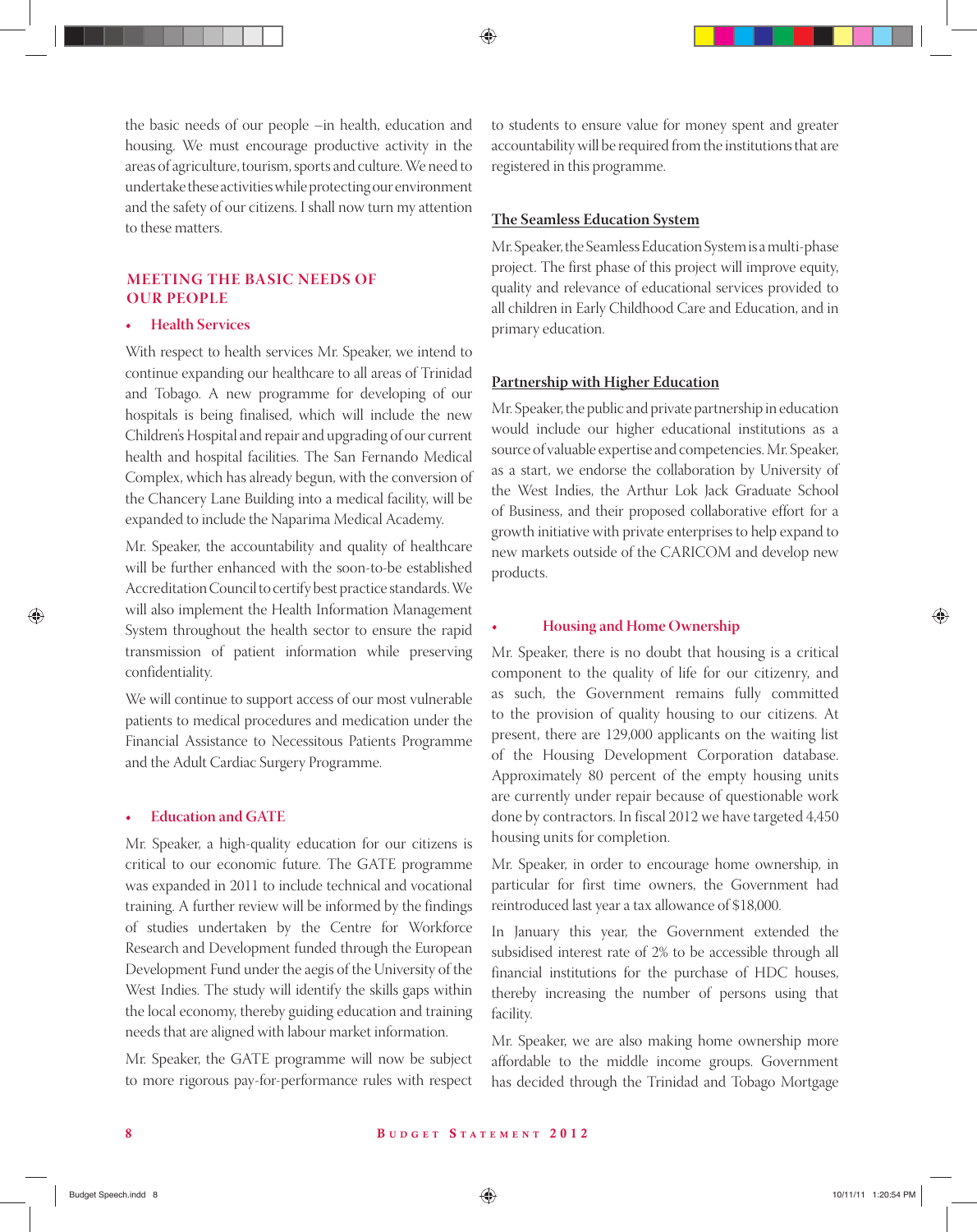Finance Company Limited to provide mortgages at reduced interest rates. Mortgage rates which are currently at 6 to 8 percent will be reduced to 5 to 7 percent. This will benefit over 13,000 homeowners and will become effective during 2012. This mechanism will be reviewed annually.

Mr. Speaker, with respect to delivery of housing units, we have acknowledged the concerns and anxiety of citizens whose applications for housing under the Government's housing programme have been at the HDC for more than ten years. To alleviate this situation, long standing applications are given priority for housing distribution.

The Government is currently exploring the introduction of a new programme entitled Land for the Landless to provide greater opportunities for home ownership. The Government will give successful applicants a foundation base and the opportunity to construct a 2 or 3 bedroom unit. We believe as many as 10,000 applicants will benefit from the programme annually thereby allowing successful citizens to ease the 25 to 30 year debt burden associated with home ownership.

Mr. Speaker, our Neighborhood Upgrading programme is designed to improve the living conditions of low- and middle-income groups by regularising tenure in squatter settlements across the country. The main components include Squatters' Regularisation, a new housing and home improvements subsidy and Sector and Institutional Strengthening. In addition, we will finalise the title regularisation for approximately 3,000 beneficiary families and relocate families where regularisation is not feasible.

Mr. Speaker, the home improvement subsidy was raised last year from \$10,000 to \$20,000 per beneficiary household, to be used for home repairs, expansion and renovation, with the emphasis being on improving family health and safety.

The new home purchase or construction subsidy will be up to a maximum of \$50,000 per eligible household for homes costing \$200,000 in Trinidad and \$220,000 in Tobago.

#### **IMPROVING PHYSICAL INFRASTRUCTURE**

#### **• Transportation**

Mr. Speaker, during the course of this year we will unveil an alternative transportation system. Feasibility and design studies will commence shortly to establish a modern system of urban transportation involving a system of park and ride facilities, inner city bus service, and a Bus Rapid Transit System. The Bus Rapid Transit will service routes along the East-West Corridor and from the East-West Corridor to San Fernando.

In addition Mr. Speaker, in addition to the ongoing construction of the highway from San Fernando to Point Fortin the following new projects are proposed:

- The construction of the San Fernando to Princes Town Highway,
- Commencement of designs aimed at improving the major intersections at the University of the West Indies, Pasea, Macoya, Piarco, Monroe Road, Endeavour and Couva.

 Mr. Speaker, we also intend to complete a comprehensive reform of the existing institutional and regulatory structures that pertain to road sector governance, aimed at improving our efficiency in the maintenance and construction of our road systems.

#### **• Water**

Mr. Speaker, the country's water supply system suffers from major deficiencies related to high overhead, inadequate tariffs, aging infrastructure, and a lack of adequate maintenance.

Mr. Speaker, the Government will focus on improving the operational efficiency and financial sustainability of WASA on rehabilitating and expanding the wastewater system, and on improving the sustainability of the wastewater and water systems.

#### **EXPANDING AGRICULTURE AND TOURISM**

#### **• Agricultural Initiatives**

Mr. Speaker, boosting agricultural output is a central plank in the efforts of the Government to improve employment, keep inflation low and stable, and grow the economy.

Mr. Speaker, this year the Government initiated the Agricultural Incentive Programme aimed at assisting local farmers in overcoming the major challenges faced in the sector. The Programme provides support to farmers in the form of percentage rebates on the cost associated with the purchase of irrigation equipment, land preparation, pest management, and post-harvest marketing. There are also incentives to encourage youth in agriculture, for fisheries, the provision of security in the agricultural sector, and for agro-processing.

Mr. Speaker, the Agricultural Development Bank is playing a role in this initiative. The interest rates at the ADB have been reduced to between 3 to 5 percent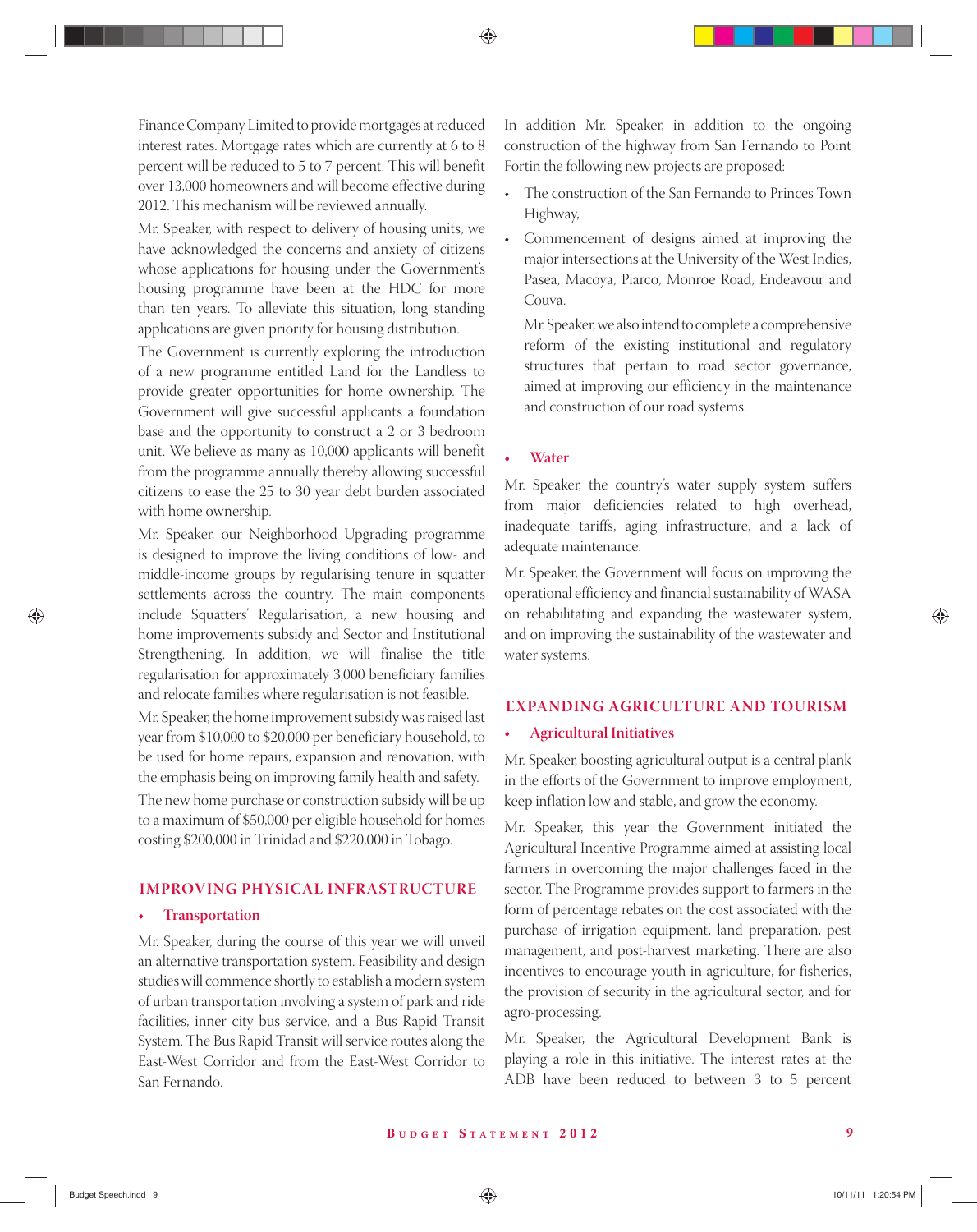down from 5 to 8 percent and this has resulted in an increase in credit demand of approximately 50 percent. These interest rates will be further reviewed in the new fiscal year.

Mr. Speaker, the Government is also encouraging the use of greenhouse technology. The Trinidad and Tobago Agri-Business Association has been charged with increasing greenhouse agricultural production and marketing and will include greenhouse vegetables in its contract production programmes.

#### **• Tourism Action Plan**

Mr. Speaker, the Government's Tourism Action Plan highlights five key focus areas:

- product development,
- marketing and public awareness,
- competitiveness and investment
- safety, security and access, and
- quality assurance.

Mr. Speaker, this comprehensive tourism thrust will generate high quality jobs in the industry. It will also encourage investments from internationally branded hotel chains that have proven track records, and will also facilitate the participation of owners of small accommodation properties in the development of the tourism sector.

Mr. Speaker, sustainable tourism requires adequate infrastructure for not just accessibility to tourism sites and attractions but systems to protect the fragile environment of many of the attractions, such as nesting sites of turtles and coral at the Buccoo Reef. As we seek to revise and update our investment incentive packages in the sector we shall concentrate on those incentives best suited to encourage sustainable development of both the product and the environment.

#### **RESPECTING OUR ENVIRONMENT**

Mr. Speaker, sustainable economic and human development is not possible without respect for the environment.

We will continue to work towards finalising the Beverage Containers Bill to give effect to the reuse and/or recycling of waste containers, and to discourage the unsanitary and environmentally degrading practice of disposing of empty beverage containers in the environment. The Beverage

Containers Bill will assist in the establishment of a Recycling Industry in our nation.

Mr. Speaker, the Government has recognised Environmental Education as one of the core tenets in achieving sustainable development and this is entrenched in the National Environment Policy of Trinidad and Tobago. We propose to make resources available for environmental education from primary school age to adulthood as well as public awareness on environmental issues.

In this regard, following upon my last Budget Statement, in order to optimise the objectives of the Green Fund, the legislation governing the Fund was amended to allow Non-Governmental Organisations incorporated under the Companies Act, to be included as Non Profit Companies to be eligible to access the Fund.

In addition, the Green Fund legislation provided for organisations and community groups which include remediation, reafforestation and conservation of the environment in their portfolio of projects, to qualify for assistance from the Green Fund.

This fiscal year, Government proposes that the categories of activities eligible for access to the Green Fund will be broadened to include environmental education and public awareness on environmental issues.

This would require a simple amendment to Section 64 of the Miscellaneous Taxes Act, Chap. 77:01.

#### **ADDRESSING YOUTH, SPORTS, CULTURE AND GENDER ISSUES**

Mr. Speaker, youth unemployment is distressingly high, exceeding fifty-five percent at June 2010. We are actively addressing this issue. We will upgrade the Youth Development and Apprenticeship Centres to increase the intake of students as well as to further engender the shift from welfare practices to one of self-reliance and empowerment. Three centres will benefit from this ongoing initiative in the coming year– Persto Presto, Chatham and El Dorado.

#### **Sport**

We will continue to maintain and improve the sporting infrastructure in our nation. In addition, three state-of-theart mega sport facilities will be constructed in compliance with international standards – the national cycle track, the national aquatic centre and the national tennis centre.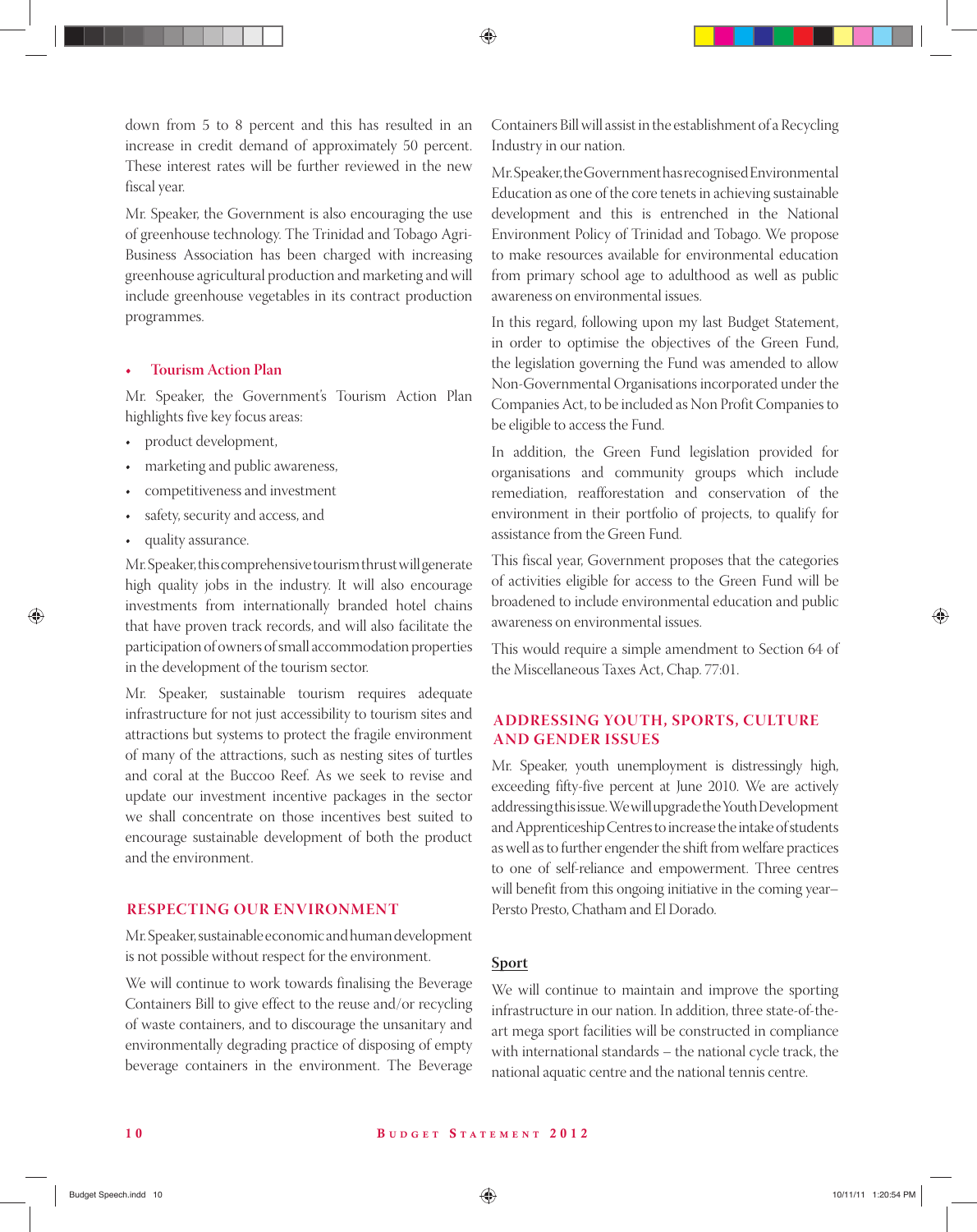The Government has developed a 2-year programme which will engage young people in full-time sport training programmes. This programme, called LIFE-Sport, is intended to train persons in sport and social skills, as well as in life skills through occupational skill training. This programme will be piloted in ten different communities throughout Trinidad and Tobago.

#### **Culture**

Mr. Speaker, the Government initiated a number of projects to reflect our nation's rich heritage, to support and promote our multicultural society, and to celebrate our diversity.

Mr. Speaker, the Government, through the National Museum, has made significant progress on the establishment of a National Hall of Fame. The Museum is currently working towards the development of a Portrait Gallery which will be the foundation for the Hall of Fame. The establishment of the Remember When Institute will facilitate and manage the House of Music among other heritage related projects such as the Evolution of the Steel Pan Exhibition and the recreation of Port of Spain as a Museum City.

We are confident that these projects will safeguard our traditional knowledge and facilitate meaningful contribution to an archive of indigenous culture and folklore for our citizens.

Mr. Speaker, we will further develop our human capital in the arts and culture by developing projects that enhance the link between our pan yards and local communities. These include:

- The "Music School in the Pan Yard" project, which trains participants in music literacy and a mix of steel pan and two other musical instruments
- The "Art of Success" project, which is a mentorship workshop series that will facilitate knowledge transfer from esteemed professionals and
- The establishment of the high level panel for culture and arts to make recommendations.

#### **Gender**

Mr. Speaker, gender inequities can severely impede the social and economic transformation of an economy and we shall seek to redress all forms of gender discrimination in this society. The Trafficking in Persons Act (2011) was assented to in June this year; and gives effect to the United Nations Protocol to prevent, suppress and punish Trafficking in Persons, especially women and children.

Mr. Speaker, to support women's participation at the leadership level in the country, we have ensured that women are adequately represented on state boards and statutory authorities. To date thirty-one percent of directors of state boards are women, compared to twenty-six percent of the previous administration, and our target is forty percent.

#### **MANAGING OUR SOCIAL SAFETY NET**

Mr. Speaker, in Trinidad and Tobago poverty is estimated at 17 percent of the population with the level rising to 30 percent in some geographic areas. These are totally unacceptable figures and the Government has targeted a reduction in poverty by a minimum of 2 percent annually through rehabilitative and skill enhancement initiatives.

The Poverty Reduction Programme has allowed personsat-risk to undertake micro projects; this is facilitated by providing financial support to community-based and non-governmental organisations as well as private sector entities for the purpose of supporting micro credit and entrepreneurship to small entrepreneurs.

Mr. Speaker, the Targeted Conditional Cash Transfer Programme provides social protection to our citizens by promoting nutrition and food security while spearheading developmental activities through the provision of training assistance in finding employment, budgetary planning, family planning and career guidance. Additional focus will be placed on ensuring that individuals and families living in poverty or who are vulnerable to falling below the poverty line are provided with the necessary support towards attaining self-sustainability.

Mr. Speaker, we have expanded the Utilities Assistance Programme through which financial assistance is provided to lower income customers of WASA and T&TEC by way of subsidies, in order to ensure their continued access to basic utilities, water and electricity. In 2012, the Utilities Assistance Programme intends to reach a total population of 11,268 householders who are customers of WASA and TTEC. We will ensure that those persons who are most in need have access to this subsidy.

Mr. Speaker, the first ever World Report on disability produced jointly by WHO and the World Bank this year, contends that differently-abled persons experience worse socioeconomic outcomes and poverty than persons without a disability.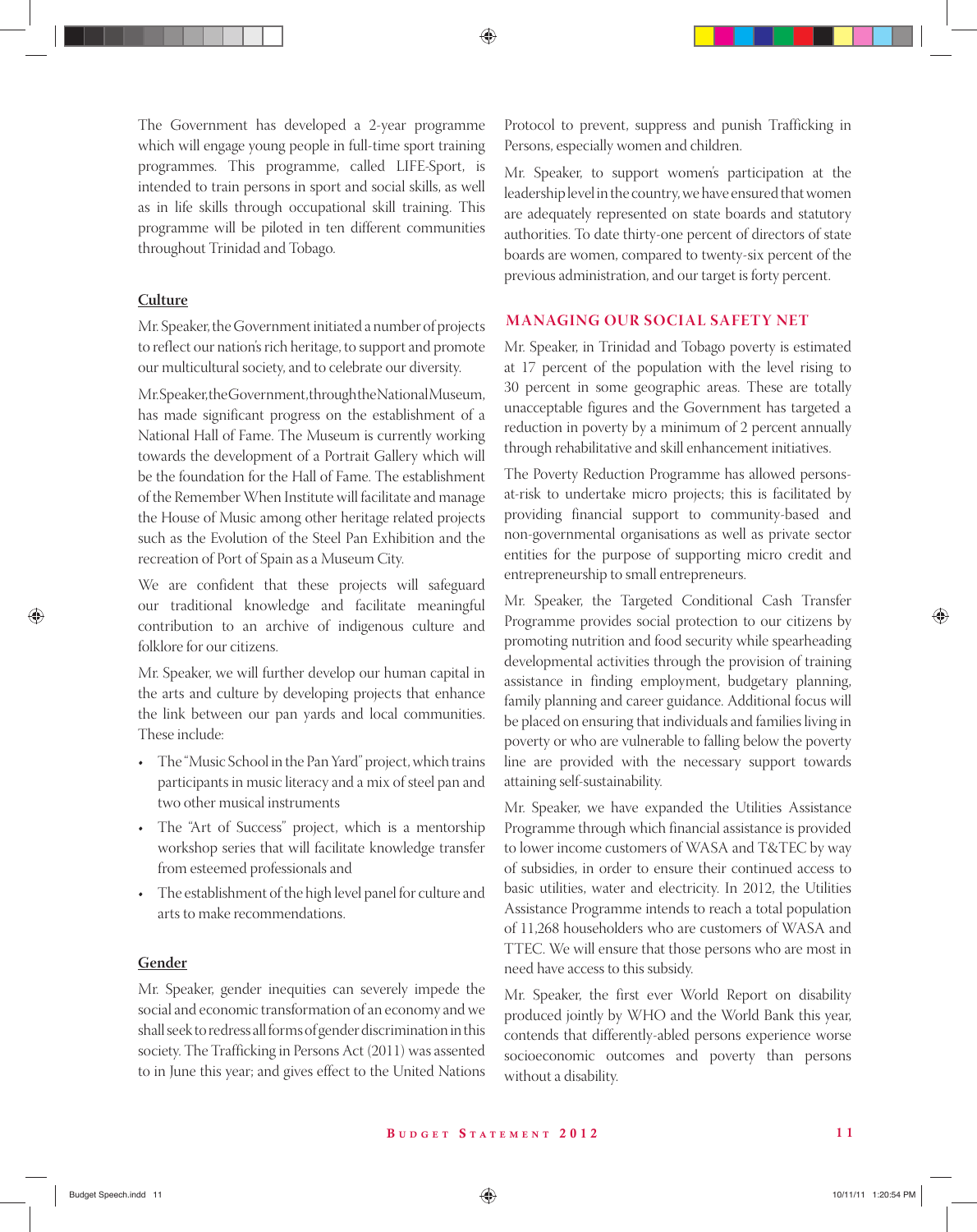Here in Trinidad and Tobago, equal rights of all persons with disabilities must be respected.

Government will continue to take special care of our differently-abled citizens so that they could live independently and participate fully in all aspects of life. We intend to add the following measures to the current programme:

- Grants will be paid to single mothers who are the sole caregivers of a special child and where the household income is inadequate to support the family
- Individuals who are differently-abled will automatically qualify for food support under the Food Card Programme
- All persons with a disability will be able to access free transportation on the Public Transportation System. Specially designed buses for the differently-abled will be made available
- Families with a child who is disabled will automatically receive food support via the TT Food Card and
- All disabled persons who wish to further their education or wish to enter the labour market via business development training will benefit from a scholarship of \$5,000.00 under the RISE UP Programme.

Mr. Speaker, Government recognises the critical role of Non- Governmental Organisations in our society. For years, NGOs have been executing grass roots initiatives that respond effectively to the realities of local communities.

The State as well as kind individuals and corporate entities have been providing financial and other support for the excellent work carried out by these NGOs. However, in order to encourage the corporate sector and individuals to substantially increase their contribution to NGOs, appropriate legislation will be amended, in line with international standards and introduced for such contributions to be clarified as tax deductible expenses.

#### **TOBAGO DEVELOPMENT**

Mr. Speaker, the Government is committed to working with the Tobago House of Assembly and other stakeholders in the development of the future of Tobago paying due regard to the operation of Act No. 40 of 1996. In addition, the new Ministry of Tobago Development has added new opportunities as part of its imaginative thrust for securing the future of the people of Tobago.

Mr. Speaker, the slowdown in the global economy has significantly affected the Tobago Tourism Sector and its capacity to continue to be the primary private sector driver of development on the isle.

The People's Partnership Government understands the consequences of seeing a 60 percent decline in Tourist arrivals to Tobago between 2005 and 2010. Those effects would be felt almost in every facet of the island's economy, from the fishermen in Charlotteville, to the taxi drivers in Crown Point and to the businessmen in Scarborough.

The Government will work with the THA to ensure that Tobago's tourism product is appropriately positioned for growth. Key to this repositioning is the roll out of the stakeholder developed Tourism Action Plan to be implanted over a 15 months period which will provide financial incentives for investors in the industry.

Mr. Speaker, the Tourism Development Fund is now set at \$100 million. This Fund will also contribute significantly to the sustainability and quality of the Tourism product in Tobago. The Fund is designed to provide a Government guarantee to be accessed by both existing hotel properties as well as new property developers. Similar consideration is also being given to our private business sector partners in Tobago, on the advice of the Tobago House of Assembly, as we consider a range of initiatives to support the Tobago Economy through this period.

Mr. Speaker, the Magdalena Grand Beach Resort, formerly the Hilton Hotel, has been mandated to work with Tobagonian farmers and fishermen to provide the food needs of the Hotel. This will be the recommended innovative model for all of Trinidad and Tobago with respect to greater purchase by hotels and restaurants of locally produced food.

Mr. Speaker, primary to the development of a stable, private sector driven, economic base for Tobago is the transformation of many of the necessary institutions and approaches that impinge on the island's human capital. The Government in conjunction with its Tobagonian partners will construct the integrated University Campus in East Tobago. This campus will integrate the campuses of UWI, UTT and COSTATT in Tobago. The location of this campus in East Tobago will signal the end to the need for Tobagonian students to travel to Trinidad in search of tertiary education opportunities.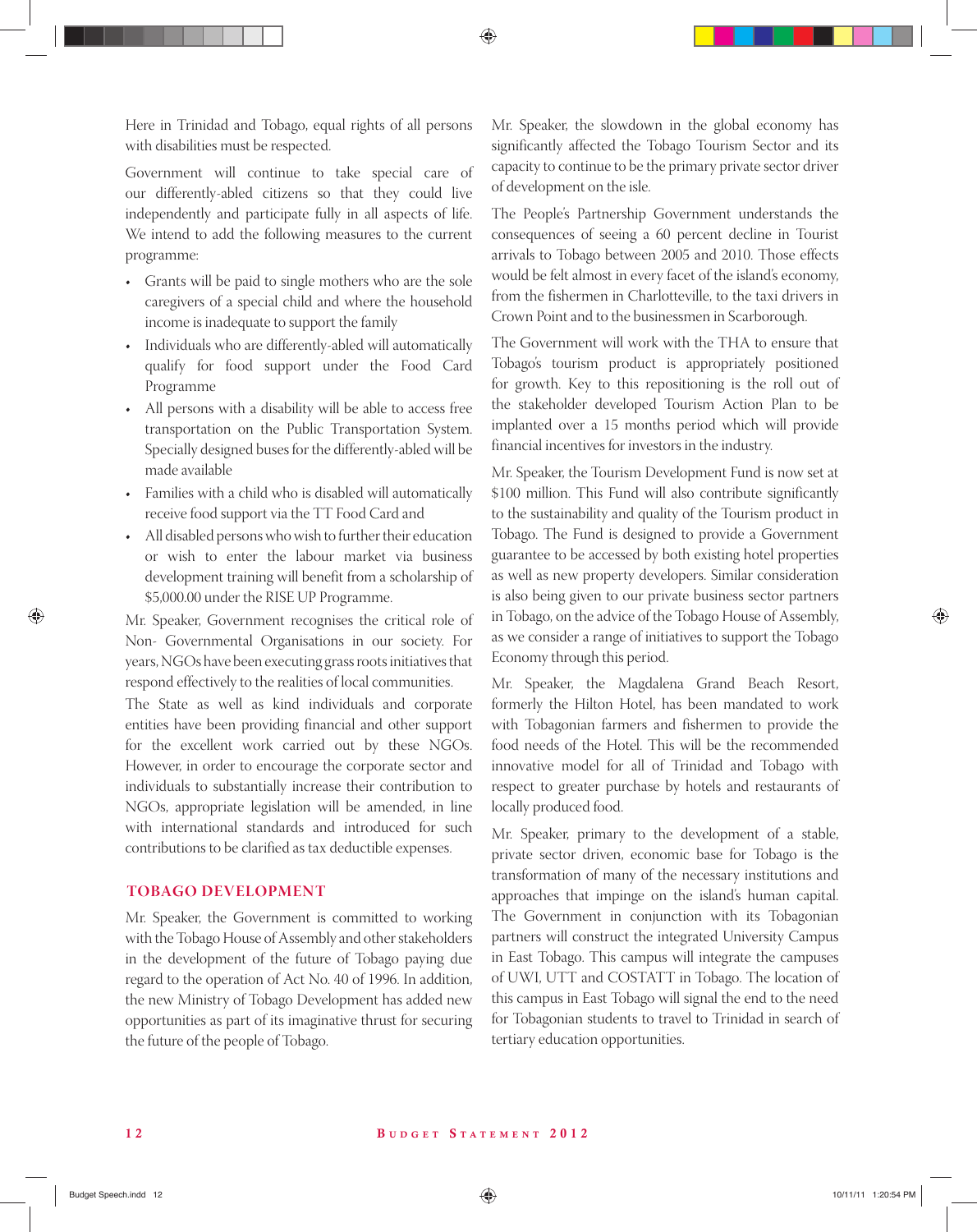In the West of Tobago the Government intends to conclude the acquisition of the Friendship Estate in order to pursue the development of an energy bridge between Tobago and Trinidad with all the related economic advantages of such a project redounding to the benefit of the all Tobagonians.

We are also supporting Tobago's need to enjoy the benefit of a free zone, and will shortly bring enabling legislation to this House.

An initiative which began in 2001, the Scarborough General Hospital is finally to be delivered to the people of Tobago in time for Christmas this year.

Mr. Speaker, the total budgetary allocation for the Tobago House of Assembly for fiscal 2012 is \$2,199 million dollars, of which \$1,861 million for recurrent expenditure and \$319 million for capital expenditures.

Mr. Speaker, Tobago will also receive an additional \$510 million under various other Heads of Expenditure.

Mr. Speaker, the Government will honour its pledge for constitutional reform leading to full internal self-government for Tobago. Most of the ground work has already been laid and a frame work that will allow this period of consultation to culminate in real legislative action is now being worked on at the level of the offices of the Prime Minister and the Chief Secretary. Mr. Speaker, the Budget has sought to respond positively to the Tobago House of Assembly's request as well as the Ministry of Tobago Development. In this regard, we will make every effort to ensure that monies allocated are spent expeditiously and for the purposes so identified.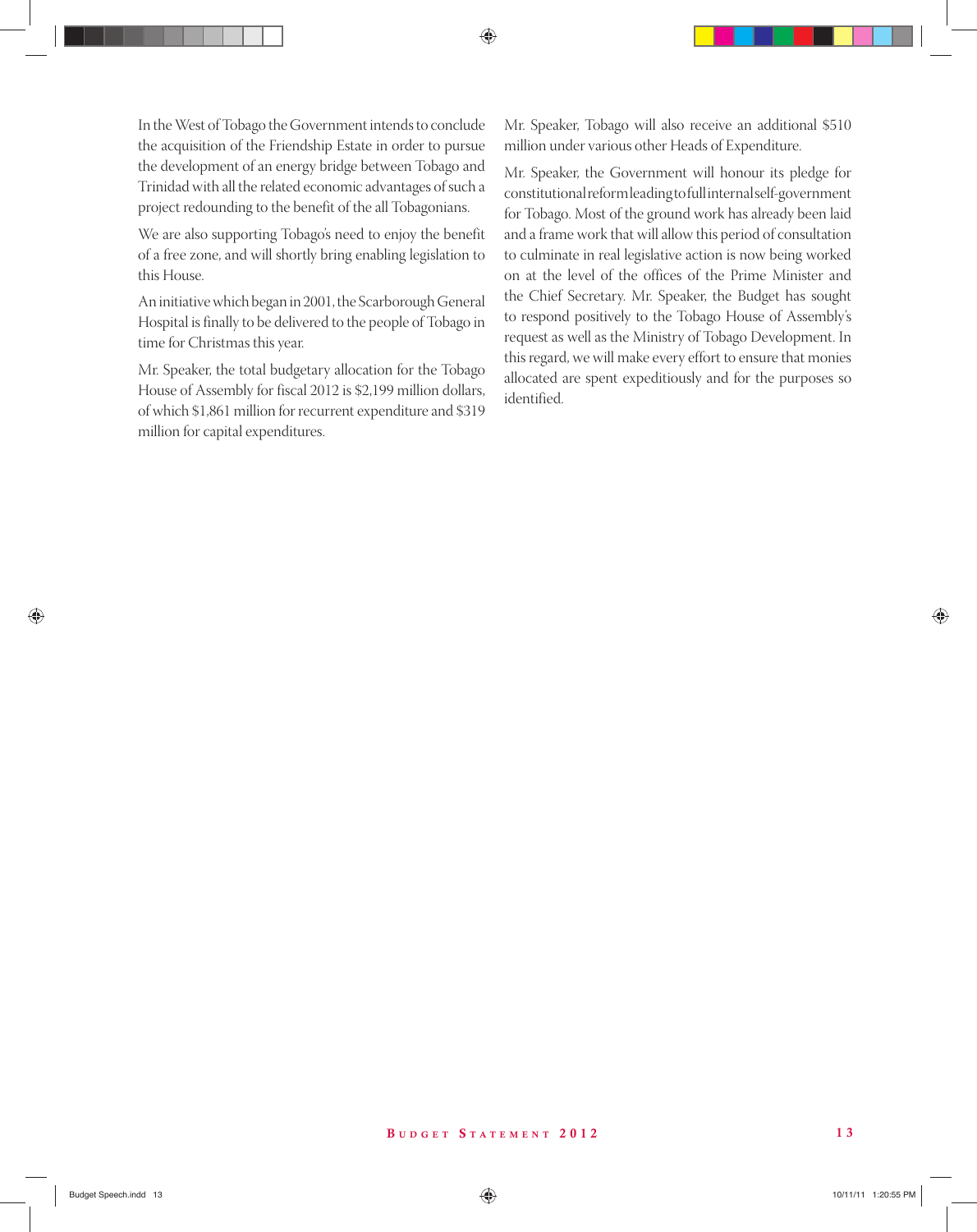# IV. STRATEGY FOR GROWTH, TRADE a n d I n v e s t m e n t

#### **OUR INVESTMENT PLATFORM**

Mr. Speaker, growth is at the heart of our economic development and the State has a pivotal role to play in building partnerships in new growth initiatives. Our goals are to expand the economy and change the direction of economic growth.

Last year's projection of positive economic growth did not materialise. The Central Statistical Office anticipates for calendar 2011 a 1.4% contraction in the economy. However, the GDP per capita at current prices increased from US\$16,016 in 2010 and is estimated to be US\$17,231 in 2011.

Mr. Speaker, our growth initiatives are expected to increase output, incomes and employment. Our strategy is to generate new investments, re-energise the energy sector, facilitate private sector investments and encourage new financing for private/public sector initiatives.

Mr. Speaker, the 2012/2014 Investment Platform for Trinidad and Tobago is predicated on new investments in:

- Traditional energy
- Downstream industries
- Alternative and Renewable Energy
- Maritime Economy
- Urban development
- **Infrastructure**
- ICT Platforms
- Environments promoting business competitiveness
- Capital Market Development and
- Creative Industries

#### **NEW INVESTMENT IN ENERGY**

Mr. Speaker, since 2006, this country has incurred a loss of approximately 30.0 percent in crude output and condensate as well as more recently, the plateauing of gas output. We are seeking to attract investments to make up the gap and to expand our industrial base. We would nurture new industries and extend our economic reach

beyond the CARICOM Single Market Economy to the rest of the world. We are concentrating on the generation of high-value output to replace similarly-lost crude output and we are focusing on the several integrated energy-based manufacturing industries.

Mr. Speaker, Government has also embarked upon renewable energy and energy efficiency initiatives aimed at climate change mitigation and the enhancement of national development. We have begun work on the National Energy Policy, with the development of a Green Paper based on local consultations held earlier this year which would govern renewable energy and energy efficient practices, and the utilisation of compressed natural gas in the transportation sector.

The Government will also develop a local Sustainable Energy Programme, establish an energy regulatory framework to promote sustainable energy, maximise the efficient production and use of fossil fuels, and mobilise investment in renewable energy and energy efficiency.

Mr. Speaker, the Government anticipates that in 2012 some US\$2.5 billion would be spent in the energy sector on ongoing and new projects. Additionally, petrochemical companies would add another US\$1.4 billion in new downstream projects in 2012.

First is the AUM 2 project, which would produce melamine. We anticipate that the domestic production of melamine will provide the basis for melamine derived industries including those producing plastics, adhesives and laminates. This facility has an estimated capital cost of US\$1.9 billion and will create more than 3,000 jobs during the construction period and 450 permanent jobs on completion.

Secondly, there is the CariSal project. Government in conjunction with the US firm CariSal will construct a plant to produce calcium chloride, caustic soda and other related products for the domestic market as well as markets in the Caribbean, North America, West Africa and Latin America. Construction of the CariSal plant would begin in 2012, at an estimated cost of US\$430 million, with the potential to create more than 200 jobs during construction and operation.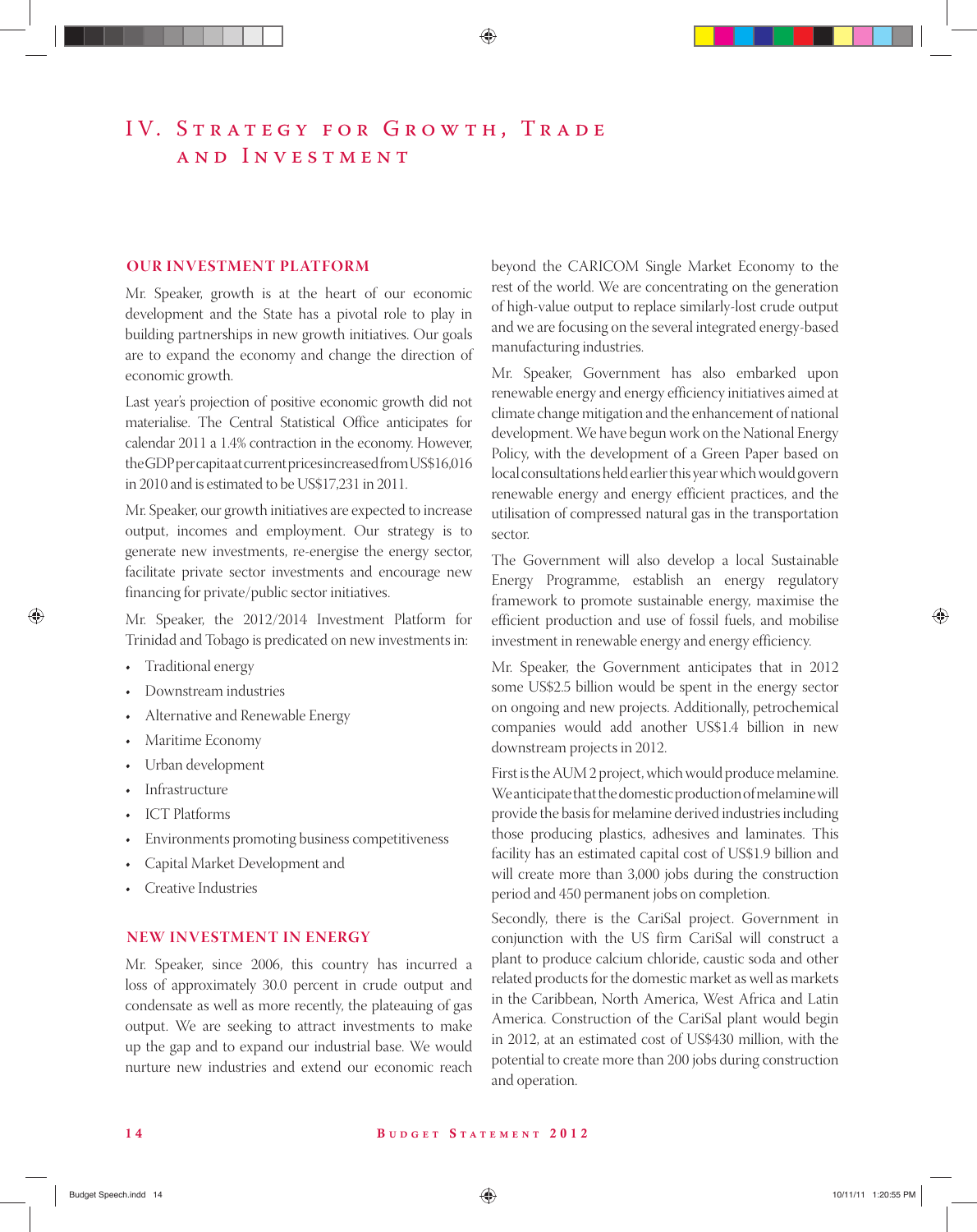Mr. Speaker, as we look to the period 2012 – 2015 and beyond, we see the prospects of developing a number of new projects in the energy sector. Significant interests have been expressed by investors in these projects and negotiations are taking place. If they were to materialise, we would anticipate a further injection of investments of approximately US\$5 billion during this period. These projects are:

- 1. The Reliance Bitumen Upgrader project;
- 2. Methanol to Polypropylene project;
- 3. Methanol to Acetic Acid project;
- 4. Maleic Anhydride project; and
- 5. Melamine derivatives projects.

Mr. Speaker, by the end of this decade, our country would have in place a well-established and high-value manufacturing sector generating good quality jobs and providing our citizens with a good standard of living and general prosperity. Moreover, we would have taken substantial steps in replacing our lost output of crude and ensuring that our economic growth remains stable and sound.

#### **ALTERNATIVE ENERGY DEVELOPMENT**

• Solar Manufacturing Complex

 Mr. Speaker, the Government proposes to seriously commence work on a Solar Industrial Development Plan, building commercial possibilities based on solar energy namely silicone, glass and integrated photovoltaic manufacturing industries. Based on preliminary assessment, there appears to be great commercial potential in developing such a cluster.

• National Wind Resource Assessment Programme Mr. Speaker, the Government will commission a national energy efficiency study and pilot project and a National Wind Resource Assessment Programme.

#### **NEW MARITIME ECONOMY**

Mr. Speaker, there is an opportunity for the Government to play a catalytic role in the development of Trinidad and Tobago as the regional ship building and ship repair centre. We are today considering ways in which we can attract joint ventures with the requisite finance, skill and experience to make the necessary investments to create a ship building and repair industry, with the potential to generate high skilled quality jobs.

#### **Regional Fast Ferry Service**

Mr. Speaker, the Government has recognised the need to introduce a Regional service, between Trinidad & Tobago, Grenada, St. Vincent, St. Lucia and Barbados to improve the movement of persons and cargo. It is anticipated that these will be private sector initiatives and the Government will encourage proposals to make this happen.

#### **URBAN DEVELOPMENT**

#### **Invaders Bay**

Mr. Speaker, significant interest has been expressed in the transformation of the waterfront along Invader's Bay. This development has great potential for promoting commercial activities in the services sector and will benefit the country significantly. Such projects are meant to be private sector initiatives utilising green building technologies and will assist in making Trinidad and Tobago an attractive destination for new investments.

#### **Sustainable City Project – East Port of Spain**

Over the years, numerous development initiatives in East Port of Spain have not achieved their goals and the community has grown wary of these efforts, particularly those which do not involve the community in decision making.

This is the reason why in last year's Budget, we announced the Heritage City Initiative as a mechanism to leverage the cultural and built heritage assets in East Port of Spain to improve the economic health of the area. The history of East Port of Spain, Mr. Speaker is the history of Trinidad and Tobago.

This project is being developed in partnership with the East Port of Spain Council of Community Organisations, the Caribbean Network for Urban and Land Management at UWI, the East Port of Spain Development Company, and other key stakeholders. This exercise has also engaged the Making Life Important Initiative of the Ministry of National Security.

The Mayor of Port of Spain is an essential sponsor to this project and has been involved with the ongoing negotiations with the Inter-American Development Bank through the Ministry of Finance.

This initiative, is part of a wider "Emerging and Sustainable Cities Initiative" supported by the Inter-American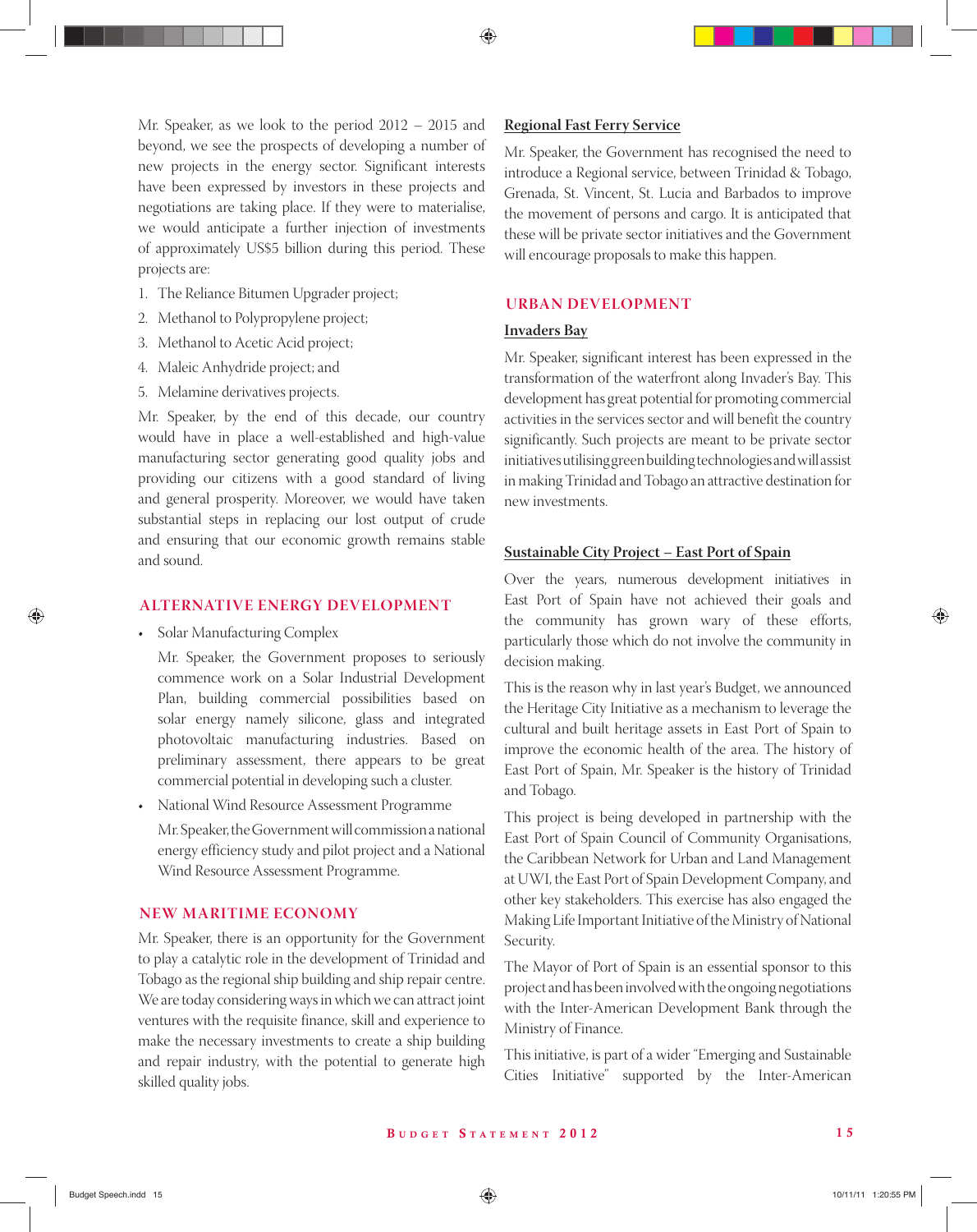Development Bank of which Port of Spain has been chosen as one of the five pilot cities from 170 eligible cities in the hemisphere.

The project involves the Restoration of Fort Picton in Laventille which is in close proximity to the Lady of Fatima Church, Desperadoes Panyard and Churucca's Observatory. It was at the Observatory that the first accurate meridian in the New World was fixed. These represent heritage sites, which will attract local and foreign visitors and would facilitate employment creation. Support will also be provided to community theatre groups for historical reenactments.

#### **Chaguaramas**

Mr. Speaker, the Chaguaramas Development Authority is spearheading development in the North-Western region and a master plan detailing land use proposals for that region will soon be subject to public discussion. This will include capital development projects in the areas eco-tourism, park and recreation development, the development of a cruise ship complex, and resort facilities.

## **NEW INFRASTRUCTURE PUBLIC AND PRIVATE PARTNERSHIPS**

In the Global Competitiveness report 2010, the quality of our overall infrastructure was ranked 53rd out of 134 countries and within Trinidad and Tobago, our inadequate infrastructure was ranked the 6th most problematic factor out of the fifteen identified criteria for ease of doing business.

Mr. Speaker, in order to increase our capacity to develop additional infrastructure, our Government has established a Public Private Partnership Unit in the Ministry of Finance. The general model is that the Government will establish relationships with private sector entities which would introduce resources and expertise into infrastructure projects. This development of Public Private Partnership will be done in collaboration with the Ministry of Trade and Industry.

Mr. Speaker, in addition we will partner with local businesses to ensure that we buy a larger percentage of goods and services locally.

#### **• CNG Infrastructure**

Mr. Speaker, Government will embark on an ambitious

programme for expanding the use of Compressed Natural Gas as an alternative vehicular fuel. This is part of our overall strategy to reduce the use of petroleum products and so reduce the size of the fuel subsidy. We are also implementing special measures to encourage the construction of multi-fuel stations to dispense Gasoline, Diesel and Natural Gas. Already, seven new sites have been approved for the construction of such stations. This is in addition to the existing 9 CNG station that are in operation. Applications for stand-alone CNG retail stations in other parts of the country are currently being reviewed.

 Mr. Speaker, in order to encourage the use of CNG, Government is exploring the conversion of the PTSC fleet to use CNG and certainly, with respect to new purchases of buses to insist that this facility be put into place. Interest has been expressed by private enterprises to explore this conversion.

 NIDCO and the Port Authority are being encouraged to convert existing vessels to use CNG as a fuel for the water taxis and ferries respectively. This programme would not only have an impact on the fuel subsidy but would also be environmentally friendly and cost effective. During this year, the Ministry of Energy will embark on a communication plan to explain the benefits of such a programme to the citizens of Trinidad and Tobago.

#### **• National Infrastructure Bank**

 Mr. Speaker, the proposed establishment of the National Infrastructure Bank will be one of the most significant economic initiatives of this Government. It would be a long-term financing institution, providing financing for capital expenditure for sound business projects that support the public sector's wider aims in health, housing, transport, the environment, the knowledge economy and small and medium-enterprises. The ultimate aim is to have a positive impact on the growth potential of the Trinidad and Tobago economy. The Bank would borrow on the capital markets to finance these projects, thereby freeing up public sector resources.

 The Government will engage the services of the Washington-based World Bank affiliated International Finance Corporation to assist in the development of a business plan for the governance and operations of the National Infrastructure Bank.

 In addition we will review the operations of the Export-Import Bank of Trinidad and Tobago with a view to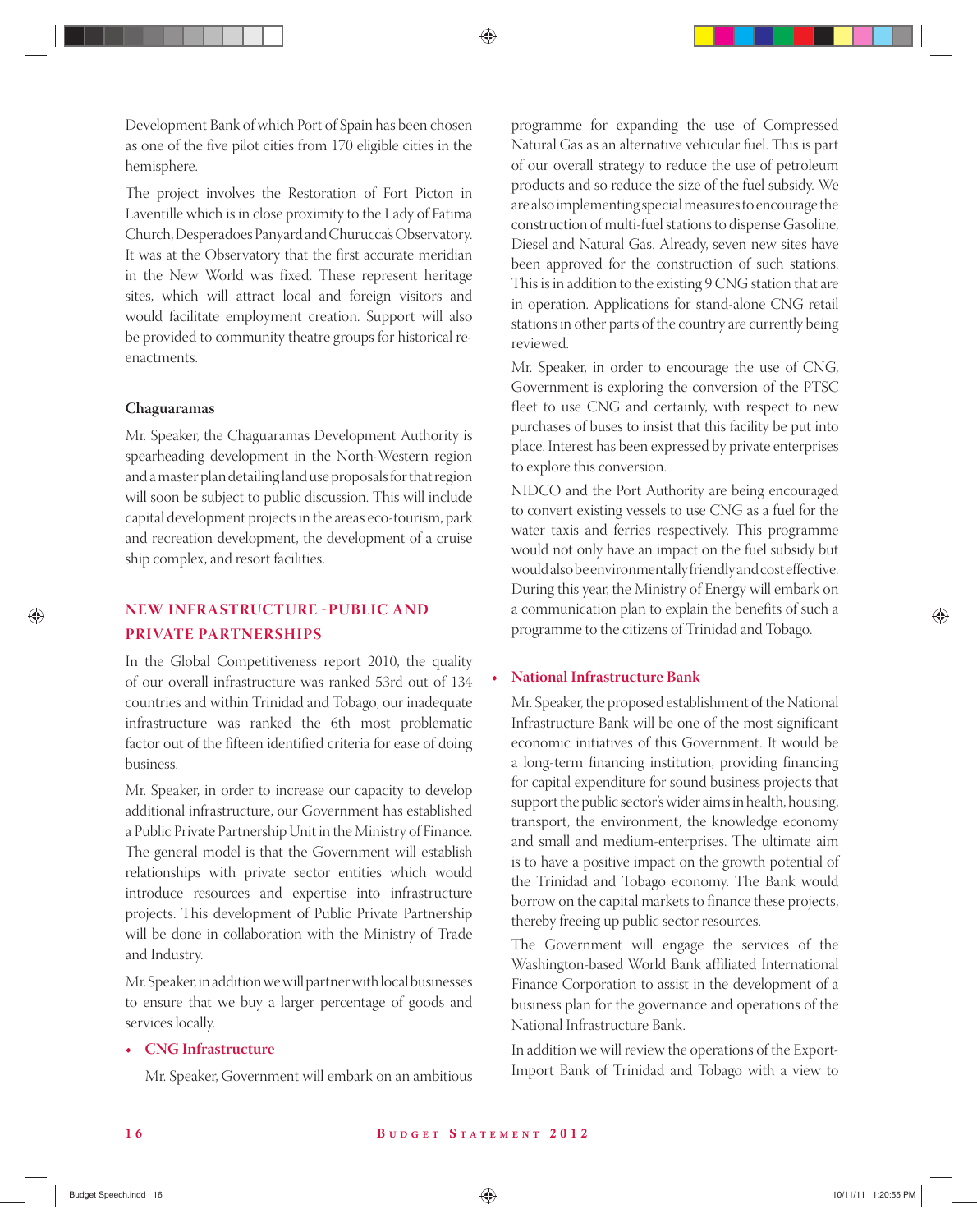providing additional resources to make the institution more effective in the growth of the export sector.

Business Competitiveness/Ease of Doing Business

 Mr. Speaker, the Ministry of Planning and the Economy is working out the technical details for establishing an Innovation Financing Facility to assist in creating opportunities for research to be converted into commercial activity. This effort will be complementary to the work currently being done by the Caribbean Industrial Research Institute.

#### **• Broadband Infrastructure**

 Mr. Speaker, the country wide deployment of Information and Communications Technology is a key enabler of sustainable economic and social development in Trinidad and Tobago. This has been identified in two of our seven pillars proposed for sustainable development, namely the quest for a knowledge intensive economy and access to Information and Communication Technology.

 Mr. Speaker, the Government will ensure that the unserved and under-served communities in Trinidad and Tobago get the required access to the Internet. For this reason, citizens of Trinidad and Tobago need a modern, accessible and affordable broadband platform to facilitate the use of ICT Services such as e-Government, e-Health and e-Commerce.

 Mr. Speaker, the Government in collaboration with the World Bank is preparing a strategic map to roll out a nationwide high speed broadband network within two years. This project would require a financing plan for the backbone infrastructure, the details of which are still being negotiated.

#### **• Communications Infrastructure**

 Evolving Technologies and Enterprise Development Company has completed the construction of the communications infrastructure for a modern data centre which will serve Trinidad and Tobago and the South-Eastern Caribbean. A strategic foreign investor is expected to commence construction on these hightech facilities within a month.

#### **CAPITAL MARKET DEVELOPMENT**

Mr. Speaker, in our last Budget Statement, we announced plans to rationalise various State-owned assets. This programme has commenced. During the last year, a strategic local private sector investor joined with the Development Finance Limited to float a new capital structure for that company and so encourage financing of Small and Medium Enterprises. In addition, the state owned Vanguard Hotel Limited in Tobago identified an operator for the Hotel, who immediately unveiled a new brand: Magdelena Grand Beach Resort which would reposition the hotel to support development of air links to Tobago and to introduce modern operational and management capacity.

Mr. Speaker, the Government will expand these public offerings in its continuing effort to improve the efficiency of the state enterprise sector and enhance the domestic capital market. The first phase of the programme would involve the securing of strategic investors for a numbers of state enterprises. In parallel, further public offerings will be made on the Trinidad and Tobago Stock Exchange. We would offer to the national community further tranches of the shareholding of Government in:

- Point Lisas Industrial Port Development Corporation Limited since this company is already listed on the Trinidad and Tobago Stock Exchange
- Trinidad and Tobago Mortgage Bank a merger between Trinidad and Tobago Mortgage Finance Company and the Home Mortgage Bank for which an Initial Public Offer (IPO) by the Government will be made and
- First Citizens Bank, for which an initial public offering will be made, but which offering will not affect Government ownership of the Bank. It will assist the Bank in widening its capital base and so facilitate its expansion programme in which the Bank is currently engaged.

Mr. Speaker, the Government is continuing with the technical work and due diligence exercises in the remaining state enterprises. We envisage a second phase of the programme which would involve, where appropriate, the implementation of further public offerings or the securing of strategic investors for some of those enterprises.

Mr. Speaker, in the final analysis, all state enterprises would be modernised with best practice corporate governance structures in their administration. We are ensuring through the modernisation of our state enterprises that the citizens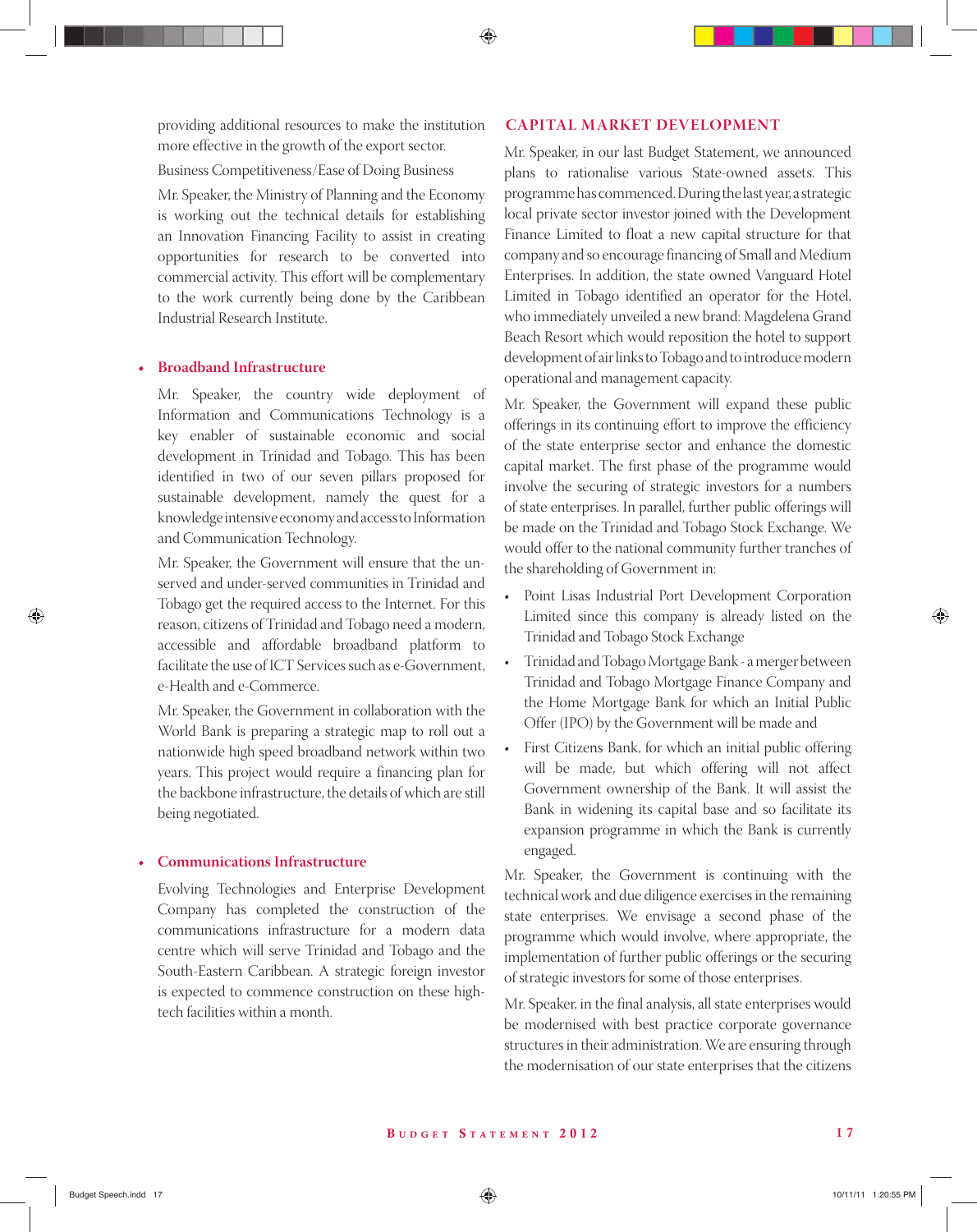of this country are provided with affordable, transparent and customer-focused services and an opportunity to share in the ownership of these enterprises.

#### **• Small and Medium Enterprises Market**

 While the public offerings programme would seek to revitalise capital market activity, our small and medium enterprises continue to be over-reliant on bank financing. As a result we will work with the Trinidad and Tobago Stock Exchange to create a third tier on the Exchange to provide Small and Medium Enterprises with access to the capital market. The Trinidad and Tobago Stock Exchange would expand its scope of operations as it establishes a SME Market. The recent Jamaican experience has shown what can be achieved in countries where the circumstances for investing are even tougher. Participating voting shares and other securities of eligible small and medium sized companies may now be listed for trading purposes.

 Mr. Speaker, for the first 5 years SMEs whose capital is greater than \$5 million but less than \$50 million and listed on the SME Market for trading purposes would be allowed a 10 percent corporation tax rate. The SMEs would be required to raise capital on the stock exchange through an initial public offering with a minimum of 25 shareholders holding at least 30 percent of the company's share capital. This initiative will be reviewed every five years. We expect this tax incentive regime to encourage small and medium-term enterprises to access resources from the capital market.

#### **• Regional Stock Exchange**

 Mr. Speaker, the Government will take a fresh initiative to encourage the development of a regional stock market going beyond the arrangement that has been arrived at by the Barbados Securities Exchange, the Jamaica Stock Exchange and the Trinidad and Tobago Stock Exchange. The Regional Stock Market will provide important opportunities for the integration of the region and private returns and investment opportunities for our citizens. This is consistent with our attempt to build regional buffers and will become an important institution for the integration model for the Caribbean in the future.

 Mr. Speaker, it is now necessary to review the architecture of the Caribbean Integration Process and to seek to build new projects integrating the natural mineral resources of the region. The Government will initiate discussion with Caribbean countries to identify a new integration framework to facilitate this process and to include the larger countries of the Hemisphere.

 In Summary, Mr. Speaker, for fiscal 2012, in this budget statement we have identified a national investment programme for which there are commitments from the public sector, the private sector and the energy sector. This amounts to approximately TT\$26 billion or 18% of the GDP and which will contribute to the renewal of growth in the economy.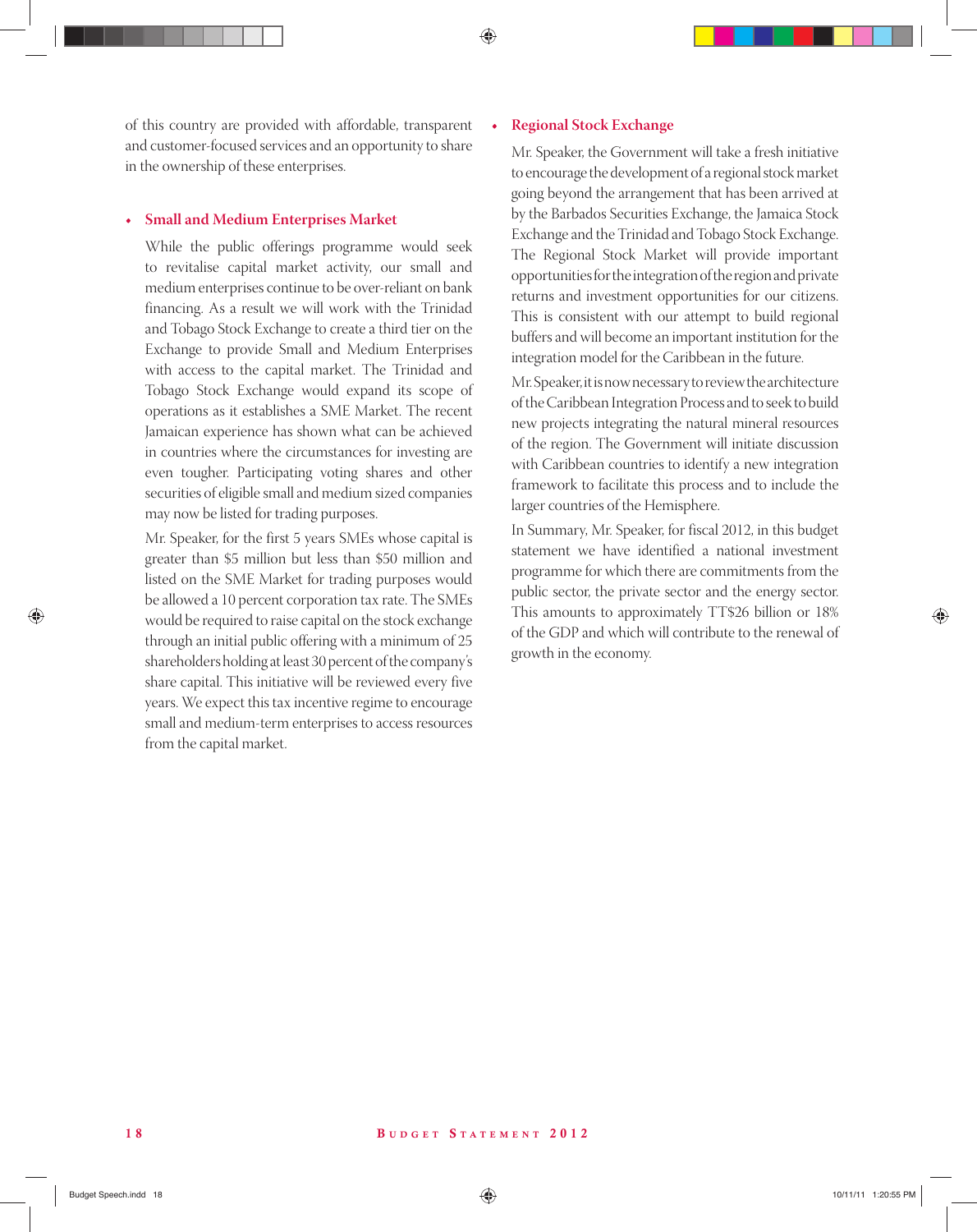# V. F i s c a l M e a s u r e s

Mr. Speaker, I now come to the fiscal measures to support the broad and specific policies that have been identified.

#### **1. JOB CREATION AND INVESTMENT**

#### **Incentives for Small and Medium sized businesses to access the Stock exchange.**

Mr. Speaker, small and medium enterprises are better served by raising capital on the domestic capital market. For too long they have been relying on high cost commercial finance which has limited their viability and expansion. In our efforts to assist the SME sector and at the same time strengthen the domestic capital market we are proposing to encourage them to access the facilities provided by the Trinidad and Tobago Stock Exchange.

SMEs with a minimum capital of \$5 Million will be able to list on the TTSE provided that they have at least 25 shareholders, holding at least 30% of the Share capital which must not exceed TT\$50 Million.

To encourage this activity, the Corporation Tax Act, Chap. 75:-2 shall be amended to provide for a reduced Corporation Tax at a rate of 10% on taxable profits, for the first 5 years of operations.

#### **2. STRENGTHENING AND IMPROVING THE FINANCIAL SECTOR**

#### **• Expansion of Deposit Insurance coverage.**

Mr. Speaker, a deposit insurance system is an important component in the financial system for protecting depositors. Since the establishment of the Deposit Insurance Corporation in September 1986, the deposit insurance coverage limit has been adjusted only once, in October 2007 when it was raised from \$50,000.00 to \$ 75,000.00.

Consistent with international best practice banking standards the Deposit Insurance Corporation will increase its deposit insurance coverage limit from \$75,000 to \$125,000 for deposit holders of commercial banks and non-banks licensed under the Financial Institutions Act 2008.

#### **• Amendments to the Central Bank Act, Chap. 79:02.**

 Mr. Speaker, the recent amendment to the Central Bank (Amendment) Act No.18 of 2011 ("Amendment Act") provided a means of augmenting the emergency powers of the Central Bank of Trinidad and Tobago ("the Bank") under its enabling legislation, by the creation of a stay of proceedings in instances where the Bank's emergency powers had been invoked.

 In an attempt to preserve the rights of persons who may have a cause of action against an institution which is under the emergency control of the Bank, the Central Bank Act, Chap. 79:02 will be amended as follows:

- To provide that, where an institution has been brought under the emergency control of the Bank under section 44D, time shall cease to run in respect of any limitation period provided under the Limitation of Certain Actions Act Chap 7:09 and
- To stipulate that the running of time would resume upon the lifting of the stay of proceedings in accordance with section 44E5(a) and (b) of the Central Bank Act, as amended by the Central Bank Act No. 18 of 2011.

#### **3. BROADENING THE SOCIAL SECURITY NET**

#### **• Amendments of the National Insurance Scheme**

Mr. Speaker, we seek to introduce changes to the National Insurance System that will broaden the country's social security net, particularly for the elderly, and at the same time contain the rate of growth in expenditure for retirement income in our fiscal accounts. We seek to accomplish these goals by the provision of the following: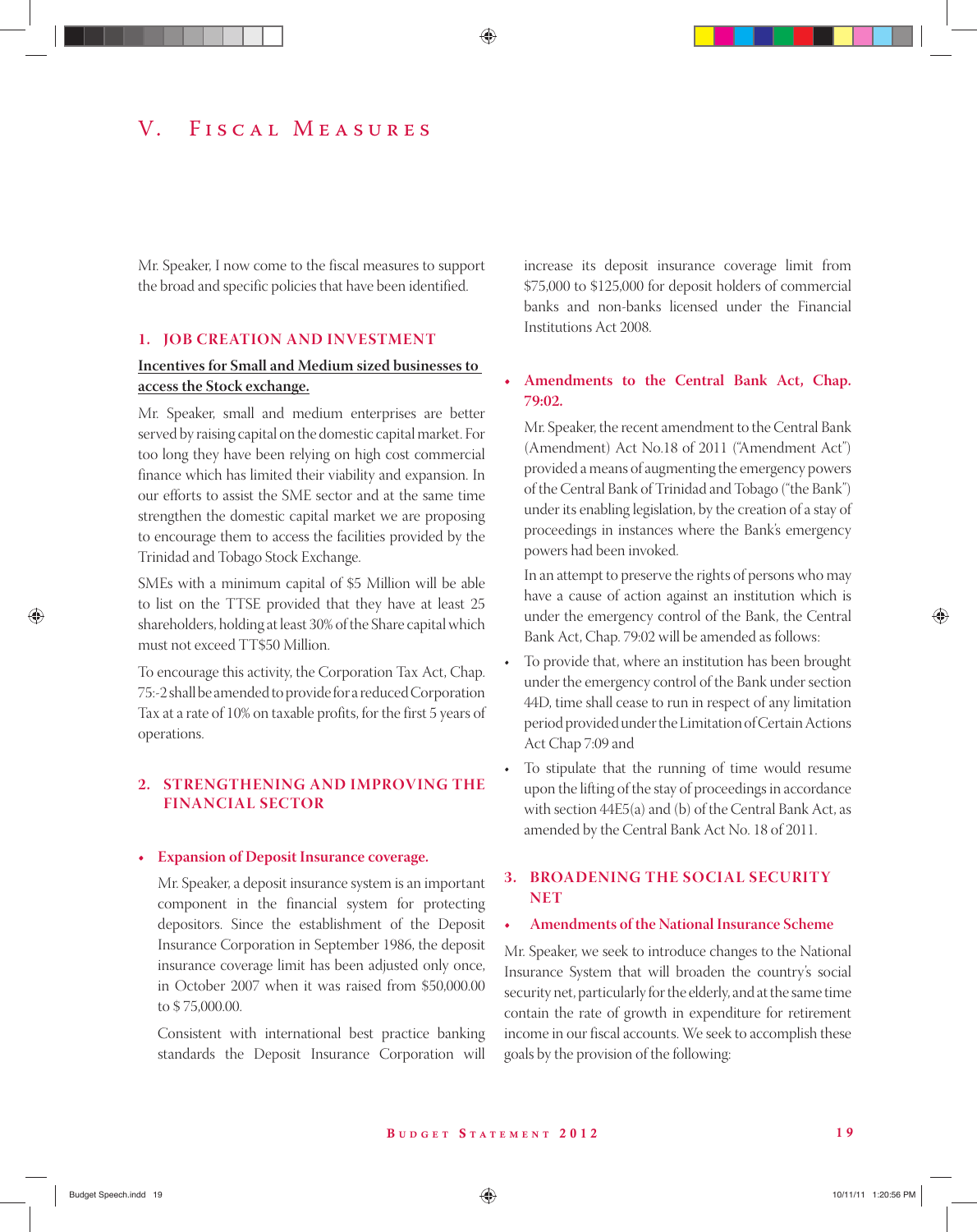#### **Minimum guarantee monthly retirement pension**

The minimum pension benefit was increased to \$3,000 for a vast cross section of persons in the Finance Bill 2010. However, despite persons insured under the National Insurance System making contributions via monthly deductions from their salaries, the minimum National Insurance retirement benefit remained unchanged from the sum of \$2,000. In order to bring equity to the system, the minimum National Insurance retirement pension will be increased to \$3,000 per month during fiscal year 2012.

#### **Increase in the insurable monthly income under the National Insurance**

We shall increase the insurable monthly income ceiling from \$8,300 to \$10,000. This will help to fund the increase in the minimum guaranteed pension indicated above. This measure will take effect during fiscal 2012.

#### **Simplify National Insurance Benefits**

Mr. Speaker, we intend to eliminate the complicated and time–consuming benefit structure for retirement benefits by moving from a fixed earning class and dollar figure to a percentage of salary. This will be 1 percent of salary, up to a maximum of \$10,000, for each of the insured's years of contribution. A worker earning \$10,000 per month, having contributed for thirty-one years, will simply be entitled to 1 percent of \$10,000 multiplied by the total years of contribution, in this case 31, which will give him a pension of \$3,100 per month. This measure will come into effect during fiscal 2012.

#### **Incorporate the Self-Employer into the National Insurance System**

Mr. Speaker, in an effort to spread the coverage of our social safety net, we are seeking to include the self-employed in the benefits under the National Insurance System.

Although self-employed persons fall within the National Insurance legislation, there are no arrangements in place to govern the payment of contributions or benefits to be paid to such persons. Consequently, there are approximately 115,000 persons who currently do not make any contributions to the National Insurance Board and so cannot access any benefits under that system.

The Government will engage in discussions with the National Insurance Board to ensure provision of support to those persons who may encounter challenges in complying with the requirements of the National Insurance System by virtue of their age or income.

Mr. Speaker, it is time to ensure that those persons who provide a significant contribution to the development of our country and the welfare of our people, through their entrepreneurial activities and artistry, are adequately taken care of in their later years.

#### **Waiver on Interest and Penalties**

Mr. Speaker, we are proposing a waiver on the payment of penalties and interest on outstanding contributions to the National Insurance Board. The proposed waiver is to be applicable until June 30th, 2012, provided always that:

- all outstanding contribution payable by the employer to the board are paid before the expiry of June 30, 2012
- the waiver shall only be available to employers, who are registered with the Board before October 10, 2011, in respect of penalties and interest on contributions for insured persons registered as their employees prior to October 10, 2011 and
- the waiver only applies to penalties and interest payments which accrued before October 10, 2011.

#### **4. ENERGY SECTOR MEASURES**

#### **New Petroleum Licences**

Mr. Speaker, the Energy Sector continues to be the main driver of Government revenues and exports. The expansion of this sector remains critical for ensuring the long- term growth of the economy. However the administration of this industry must be efficient and effective if our citizenry is to obtain the maximum benefit from the sector.

The licensing regime is the legal framework for administering and regulating petroleum operations. The licences are issued under Regulation 3 of the Petroleum Act, Chap. 62:01. With the exception of amendments introduced in 2009—specifically for bunkering operations—the licence fee structure has remained unchanged since 1969.

Accordingly, Mr. Speaker we shall raise from \$4,000 to \$40,000, the fees for the following series of licences in order to reflect a more reasonable cost of regulating the industry. The eight licenses are as follows: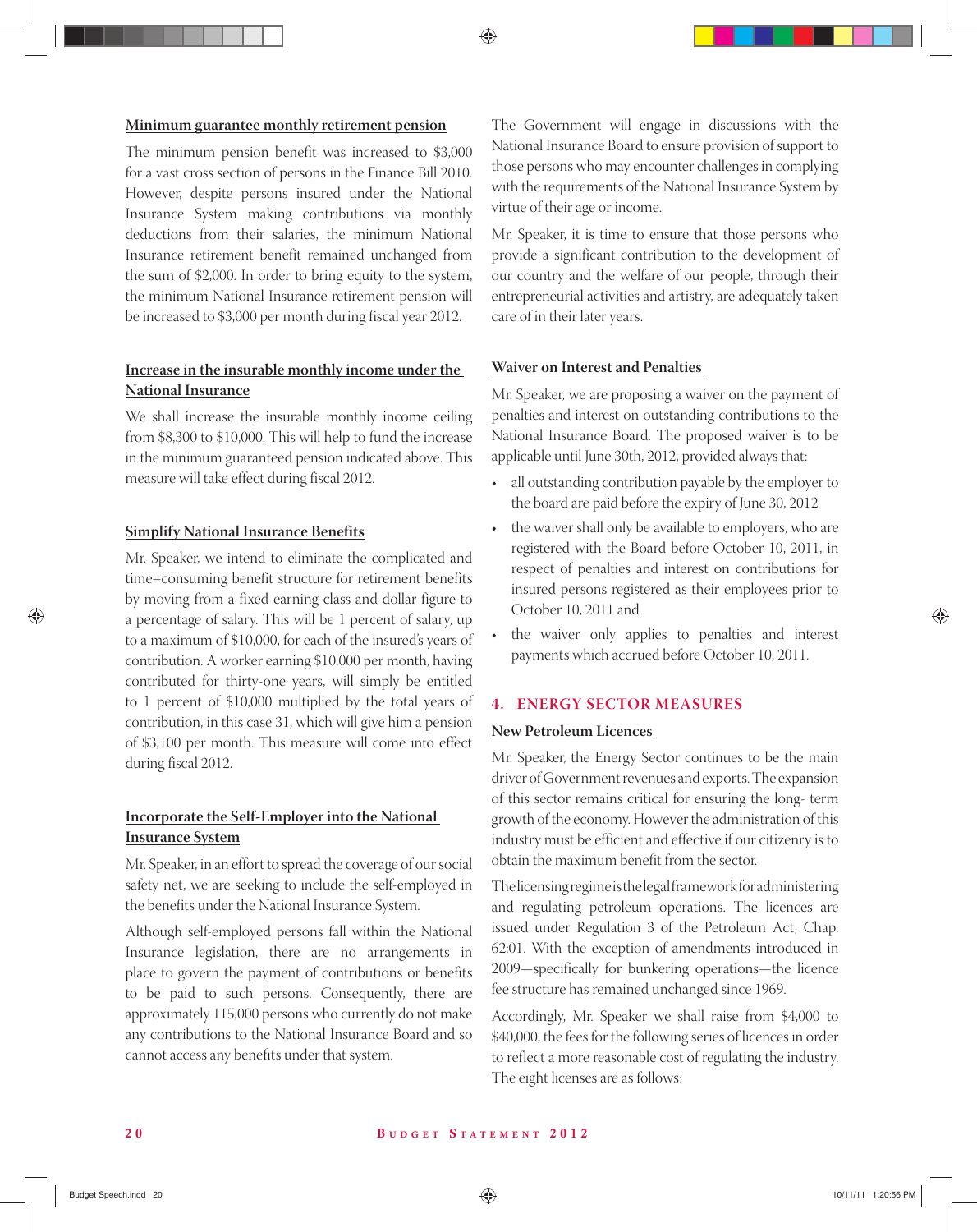- an Exploration Licence
- an Exploration and Production (Public Petroleum Rights) Licence
- an Exploration and Production (Private Petroleum Rights) Licence
- a Refining Licence
- a Liquefaction of Natural Gas Licence
- Transportation (other than by pipeline) Licence
- Marketing Licence
	- With respect to wholesale operations
	- With respect to bunkering operations
- a Petrochemical Licence

#### **Marketing licences for retail transactions**

Mr. Speaker retail transactions at petrol filling stations have been increasing at a rapid rate. Accordingly, we are proposing that the annual licence fee for each gas station be now based on the annual total sales of all grades of gasoline and diesel for the immediate preceding year. .There would be three categories as follows:

- \$1,000 for gas stations with annual sales of gasoline and diesel of less than 1,000,000 litres
- \$2,000 for gas stations with annual sales of gasoline and diesel in excess of 1,000,000litres but less than 5,000,000 litres
- \$4,000 for gas stations with annual sales of gasoline and diesel in excess of 5,000,000 litres
- Marketing licences for peddling operations.

Mr. Speaker, peddling operations refers to small wholesale transactions of less than 600 Imperial gallons of refined petroleum products other than gasoline. This type of operation was prevalent in the past when kerosene was used as the primary household fuel. Today, most peddlers operate road tank wagons in excess of 10,000 Imperial gallons. We propose that peddling operations shall be renamed Authorised Distributors and the current \$50 licence fee for peddling operators be raised to \$1,000.

#### **Transport of gasoline and fuel other than by pipeline**

Mr. Speaker, road tank wagons are also engaged in the transport of liquid petroleum products. We propose to institute an annual licence fee of \$500.00 on those engaged in the transport of liquid petroleum products by road

tank wagons and thatlicence will be granted subject to the inspection of the road tank wagon.

#### **Licences for pipelines for natural gas transmission**

Mr. Speaker, we intend to introduce a new licence for the transmission of natural gas, which will be based on the carrying capacity of the pipeline, in the following manner:

- Line capacity greater than 100 MMcf/d \$40,000
- Line capacity between 2 and 100 MMcf/d \$10,000
- Line capacity less than 2 MMcf/d \$5,000

#### **Compressed Natural Gas Licence**

We shall also adjust the fees with respect to licences in respect of servicing, marketing or consumer refueling of compressed natural gas. The annual fees will be adjusted in the following manner:

- CNG Service licence \$2,000, currently \$1,000,
- CNG Marketing Licence \$2,000, currently \$1,000
- CNG Consumer Refueling Licence \$10,000, currently \$5,000

Mr. Speaker, the increased fees relating to Marketing Licences for gas stations, peddling operations and CNG service, marketing and consumer refueling operations, licences for transportation of liquid petroleum product and pipeline licences will take effect from January 1st, 2012.

#### **Changes in Penalties under the Petroleum Production Levy and Subsidy Act**

Mr. Speaker, we propose to increase the penalties for breaches committed under two provisions of the Petroleum Act as follows:

- 1. Any person who contravenes section 6 (2) of the Petroleum Act shall be liable to a fine, on summary conviction, of \$300,000 – up from \$30,000, and in the case of a continuing offense, a further \$5,000 per day – up from \$1,500 while the offense continues.
- 2. Any person who contravenes the rules or regulations under section 29 (7) of the Petroleum Act shall be liable to a fine, on summary conviction, of \$150,000 up from \$15,000, and in the case of a continuing offense, a further TT \$3,000 per day up from \$300 while the offense continues.

Mr. Speaker, the provision of subsidies is an important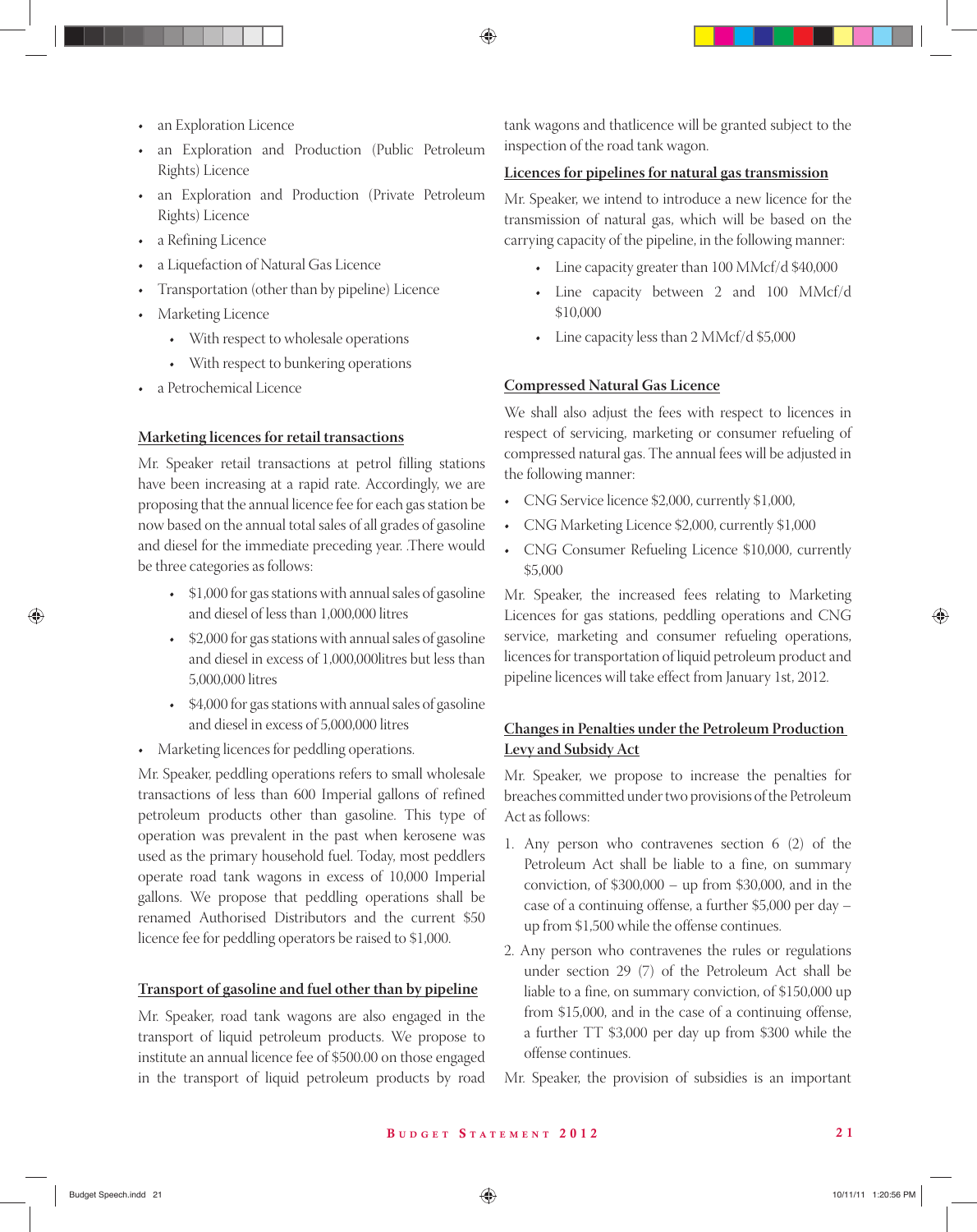strategy for containing transportation and energy costs of the industrial and agricultural sectors. The cost to the country could be as much as \$3.5 billion per annum depending on oil prices. Mr. Speaker this subsidy has been subject to abuse. We propose the following as a deterrent to this practice.

Mr. Speaker, a person caught in such illegal activity at present pays a fine of \$10,000. Therefore in an attempt to curtail such practice, we propose to increase, this fine in respect of any person caught exporting or attempting to export for sale by retail petroleum products as follows:

- \$150,000.00 for volumes under 40,000 litres
- \$600,000.00 for volumes greater than 40,000 but less than 160,000 litres
- \$3,000,000.00 for volumes in excess of 160,000 litres

Mr. Speaker, we also propose to raise the fine for persons who fail to pay the levy for the purpose of subsidising the product prices from \$10,000.00 to \$100,000.00 and in the case of a continuing offence from \$200.00 to 2,000.00 for each day the offence continues. In addition, the fine for a person who contravenes the Act or Regulations in general will increase from \$1,000.00 to \$10,000.00. These fines under the Petroleum Levy and Subsidy Act will be effective at the coming into operation of the Finance Act 2012.

#### **5. ALTERNATIVE ENERGY**

#### **Tax allowances with respect to the use of Alternative Energy sources such as Compressed Natural Gas, solar powered water heaters and photovoltaic systems and wind energy systems**

Mr. Speaker, we have been seeking to optimise the benefits which accrue from our energy resources. To this end we have been encouraging investment in the provision of retail dispensing of compressed and liquefied natural gas as the basis for reducing the use gasoline fuel and by extension fuel subsidy payments An additional benefit is the lowering of our carbon footprint in the hemisphere. We propose to intensify this investment effort by strengthening the incentive framework by amendments to the relevant tax legislation to provide for:

• A tax allowance of 50% of the expenditure incurred in the purchase of retail dispensing of compressed and liquefied natural gas up to a maximum of \$2million per station excluding installation costs. This expenditure will not be entitled to capital allowances and will cover the

period from January 1st2011 to December 31st 2015.

- A reduction in import duty by 50% on vehicles which are manufactured to use natural gas, and have an engine capacity smaller than 2300 cc. This reduction in duty will cover the period from January 1st 2011 to December 31st 2015.
- With effect from January 1st 2012 a wear and tear allowance of 130% of expenditure incurred on
	- the acquisition of plant, machinery and equipment excluding installation costs, for the purpose of providing a compressed natural gas kit and cylinder installation service or
	- the acquisition and installation, in a motor vehicle, of a compressed natural gas kit and cylinder
- Wear and tear allowances of 150 percent of expenditure incurred with respect to;
	- Plant, machinery, parts and materials for use in the manufacture of solar water heaters;
	- Wind turbines and supporting equipment;
	- Solar photovoltaic systems and supporting equipment; or solar water heaters.

This requires an amendment to the Income Tax Act which will take effect from January 1st, 2012.

#### **6. TAX ADMINISTRATION**

#### **Changes in online filing and the payment of Taxes**

Mr. Speaker, the Value Added Tax remains a strong source of our non-oil revenue and we will preserve its importance by increasing the ease of filing and reporting, and also by monitoring VAT receipts.

Given advances in the field of technology, the Board of Inland Revenue will be given the legal authority to issue and utilise electronic invoicing, subject to the proclamation of the Electronic Transactions Act, 2010.

#### **Changes in the threshold for Value Added Tax**

Mr. Speaker, inflation has eroded the value of the threshold for qualification for VAT registration. Accordingly, we will raise the threshold for qualification for VAT registration, from \$200,000 to \$360,000 – effectively \$30,000 per month.

• Provision for VAT exemption for offshore drilling rigs and drill ships and other vessels associated with offshore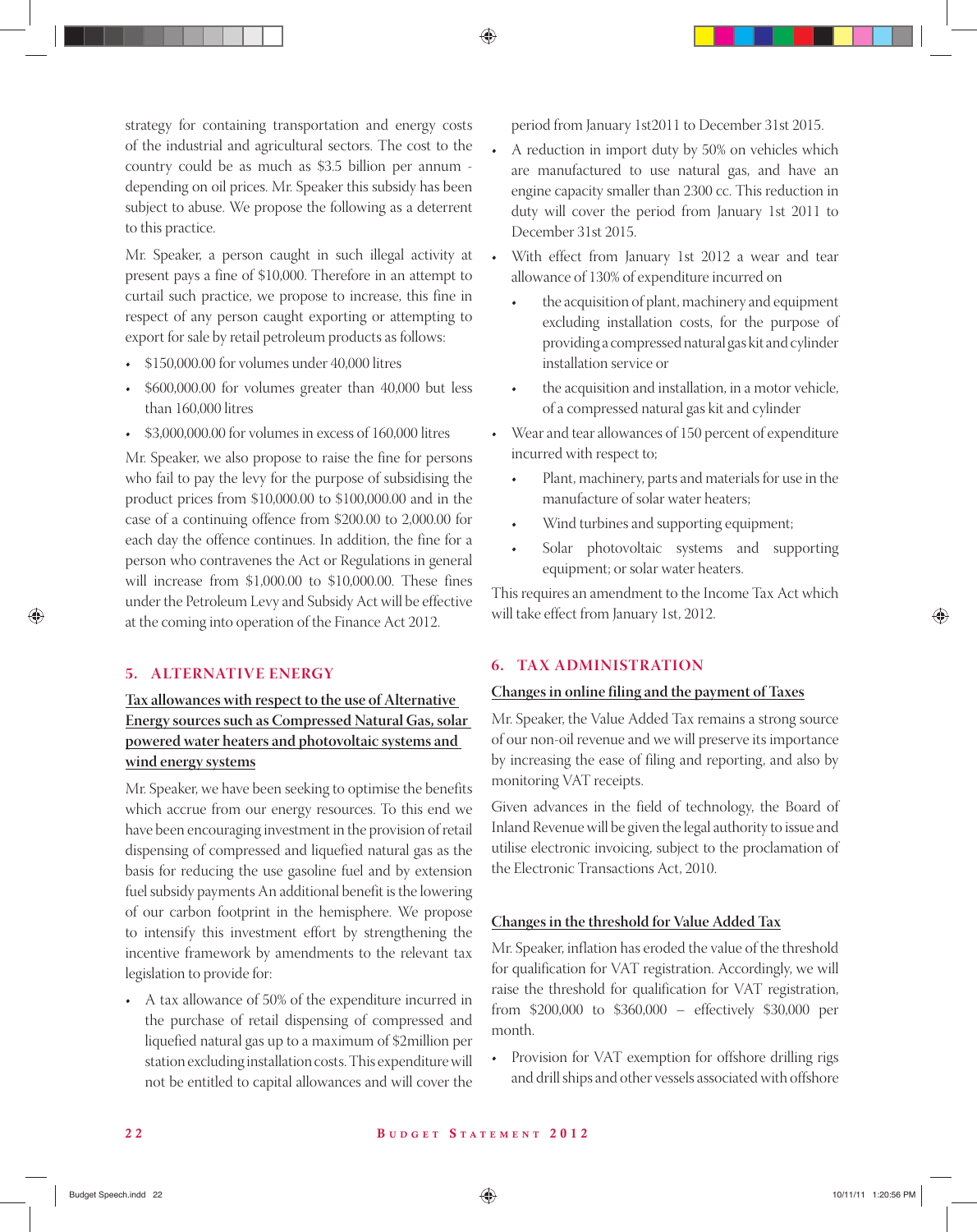activity in the energy sector.

Mr. Speaker, in the energy sector, development and exploratory work requires the use of large and costly capital equipment, many of which are imported for specific short term operations. Currently these operators must pay considerable VAT on their equipment, at times a significant financial outlay. While this VAT is refundable, the refund is only given when companies file their returns with the Board of Inland Revenue.

Mr. Speaker, to maintain energy sector competitiveness, we are adding the following items to Schedule 2 of the Value Added Tax Act Chap. 75:06

- Drilling Rigs
- Drill Ships
- Pipelay vessels and barges
- Anchor Handling Tugs in excess of 35 meters in length
- Geophysical Survey Vessels
- Heavy Lift Installation Crane Barges
- Oil Skimming Vessels
- Rig and Platform Supply Vessels in excess of 60 meters in length
- Vessels used in bunkering in excess of 65,000 barrels (7,500 G.T.W. (Gross Ton Weight)
- Floating Dry Dock in excess of 1000 DWT for repair of Anchor Handling Tugs and Platform Supply Vessels

#### **Changes in penalties under VAT legislation**

Mr. Speaker, efforts to evade payment of VAT has continued unabated. We propose to take deliberate steps to deter this action by increasing the penalties for breaches of the VAT legislation.

#### **Transfer Pricing**

Mr. Speaker, transfer pricing regimes are becoming common features of tax legislation in developing, emerging and advanced countries. The issue of being able to verify revenue has become increasingly critical in jurisdictions where large multinational corporations operate. Most countries have adopted the principles of "The Transfer Pricing Guidelines for Multinational Enterprises and Tax Administrations" developed by countries of the Economic Co-operation and Development group.

Recently Trinidad and Tobago became the 102nd member of the OECD Global Forum on Transparency

and Exchange of Information for Tax Purposes. In order to converge to best practice, Trinidad and Tobago proposes to include a transfer pricing regime based on the principles embodied in the OECD guidelines.

#### **7. AMENDMENT TO THE BETTING LEVY BOARD ACT**

Mr. Speaker, our research shows that levies collected from betting establishments do not reflect accurately the earnings generated by pool betting offices in Trinidad and Tobago. The financial support and funding provided by the Betting Levy Board for the development and improvement of the local horse racing industry is therefore is severely compromised. We propose to establish a robust monitoring system to determine accurately the earnings of these operations.

We therefore propose to increase the penalty for contravention of the licence requirement from \$50,000 to \$250,000.

Further instances, where the licensee of a licensed betting office fails to pay the levy, the fine payable on summary conviction will be increased from \$50,000 to \$250,000.

In addition, Mr. Speaker we will be bringing to Parliament the long pending regulations to the Betting Levy Board Act which will provide the necessary legislative muscle to ensure effective compliance.

Mr. Speaker, these are interim measures pending the comprehensive modernisation of the regulatory arrangements governing the gaming industry.

#### **Gaming Industry**

Mr. Speaker, the gaming industry in Trinidad and Tobago has evolved into a large, unregulated and no doubt, very profitable industry for the operators and owners of these establishments.

Under the Registration of Clubs Act, Private Members Clubs are required to pay an annual tax on gambling tables and other devices, including slot machines. Even though registered clubs can legitimately carry on gambling as part of their club activities, it is not intended that these clubs should be carrying on business for gain or profit.

Mr. Speaker, what has transpired over the past decade or more, is that the operations of some of these business places have never complied fully with the legislation and regulatory requirements that were established for games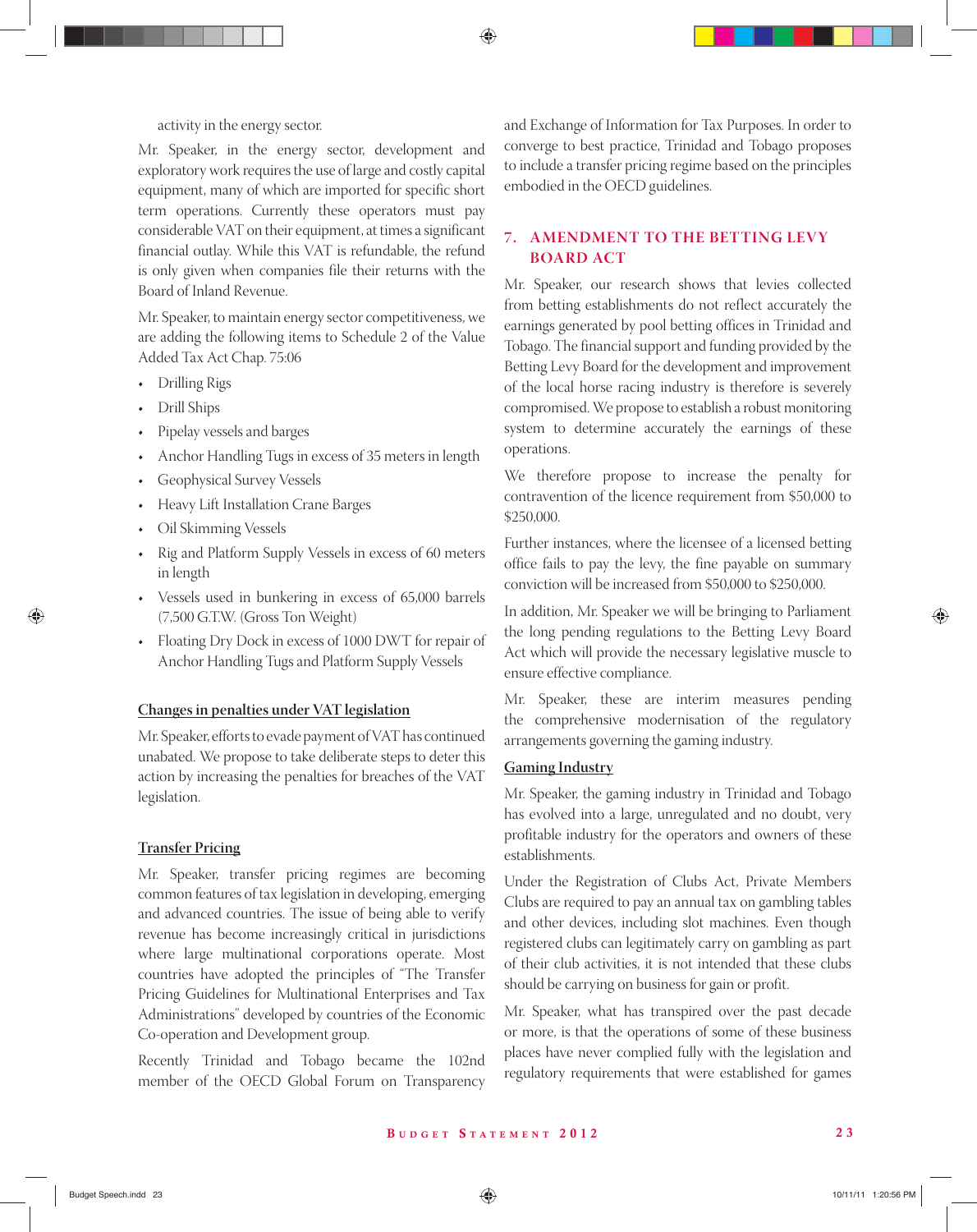among members of a Private Members Club. We recognise that thousands of persons are employed in this industry.

In these circumstances, Mr. Speaker, Government signals its intention to enforce the provisions of the law relating to Private Members Clubs to ensure that they comply with regulatory standards. In addition, it should be noted that Private Members Clubs are currently under the supervisory authority of the Financial Intelligence Unit and are subject to the guidelines issued by the FIU.

#### **8. PENALTY FOR LATE FILING OF ANNUAL RETURNS BY COMPANIES**

Mr. Speaker, all corporations are required to file several documents with the Registrar of companies and failure to do so, attracts a penalty of one hundred dollars for every month, or part thereof, that the person or company fails to deliver or file within the time specified for so doing.

Many small and medium companies have failed to comply with these requirements and have accumulated penalties which have attained levels which are now prohibitive.

To facilitate companies which have not complied with filing obligations, and for whom the cost of accumulated penalties may be a deterrent to filing, it is proposed that a waiver be granted in respect of all penalties outstanding or chargeable.

The proposed waiver is to be applicable until 30 June 2012, provided always that: (1) companies are not absolved of the obligation to file and deliver any forms or documents to the Registrar of Companies; and

(2) the relevant filing fees, as they currently apply, in respect of each form or document, are paid.

Section 516 will also be amended to provide for an increase in the penalty from \$100.00 per month to \$500.00 per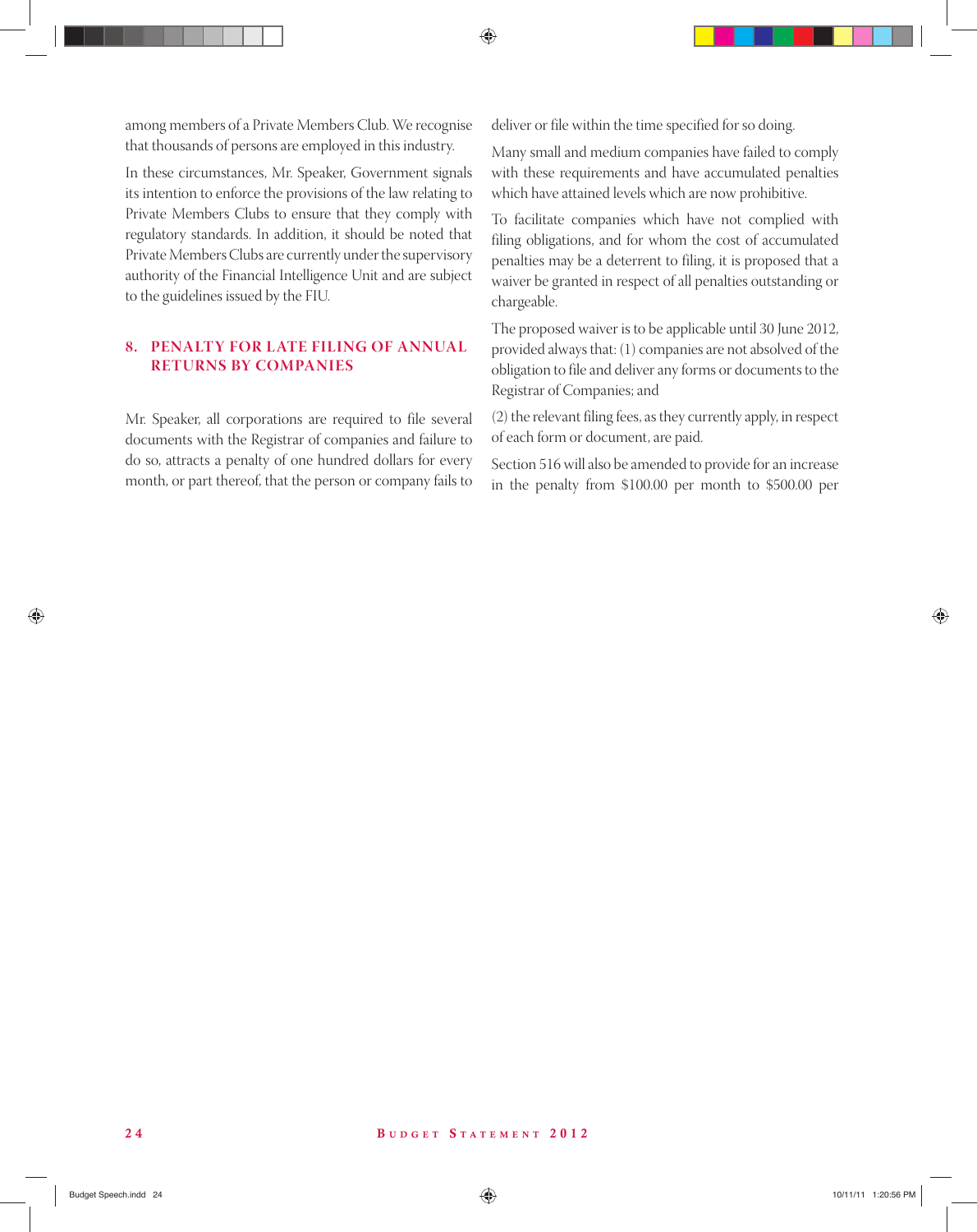#### annum.

Mr. Speaker, I wish to make a short statement on the state of our finances and the arithmetic of our budget.

Mr. Speaker, our national economy is still at risk and remains vulnerable to external shocks. Notwithstanding, our economy remains resilient and our financial system is strong. We must stay on course in this time of uncertainty.

Mr. Speaker, our fiscal 2012 budget calculation was based on an oil price of US \$75 per barrel and a gas price of US \$2.75 per mmbtu. We have estimated a real GDP growth of 1.7 percent and an average inflation rate of 7 percent.

The total revenue is projected at \$47 billion comprising \$18.1 billion from the energy sector and \$28.9 billion from the non energy sector. Total expenditure is projected at \$54.6 billion resulting in a fiscal deficit of \$7.6 billion or 4.89 percent of our GDP. The debt to GDP ratio remains sustainable and well within international benchmarks.

Of total expenditure:

- Education and Training will receive \$8,717.8 million
- Infrastructure: including Works, Public Utilities and Transport will receive \$6,995.4 million
- Health: \$4,724.9 million
- National Security: \$5,170.5 million
- Agriculture: \$1,954.3 million and

#### • Housing: \$1,970.0 million

The unemployment rate as estimated by the Central Statistical Office as of December 2010, stood at 6.3 percent. We anticipate that there has been an upward movement in this figure since then, but it remains lower than our foreign trading partners. The thrust of our investment programme and our policy initiatives outlined in this budget statement are designed to reverse this trend.

To summarise Mr. Speaker:

- **Total Revenue is estimated to be \$47.0 billion**
- **Total Expenditure net of Capital Repayments and Sinking Fund Contribution is estimated to be \$54.6 billion**
- **For an overall fiscal deficit of \$7.6 billion**

With regard to the financing of the deficit, we estimate that 52.7 percent of the financing requirement will be met from domestic sources, while the remainder will be sourced from external sources including multilateral financial institutions.

Mr. Speaker, our Government and leadership shall remain firm in our resolve to transform the economy, and in concert with the people of our nation, we have the confidence to create more jobs, achieve a safer environment and increase our investment for the development and benefit of all our citizens.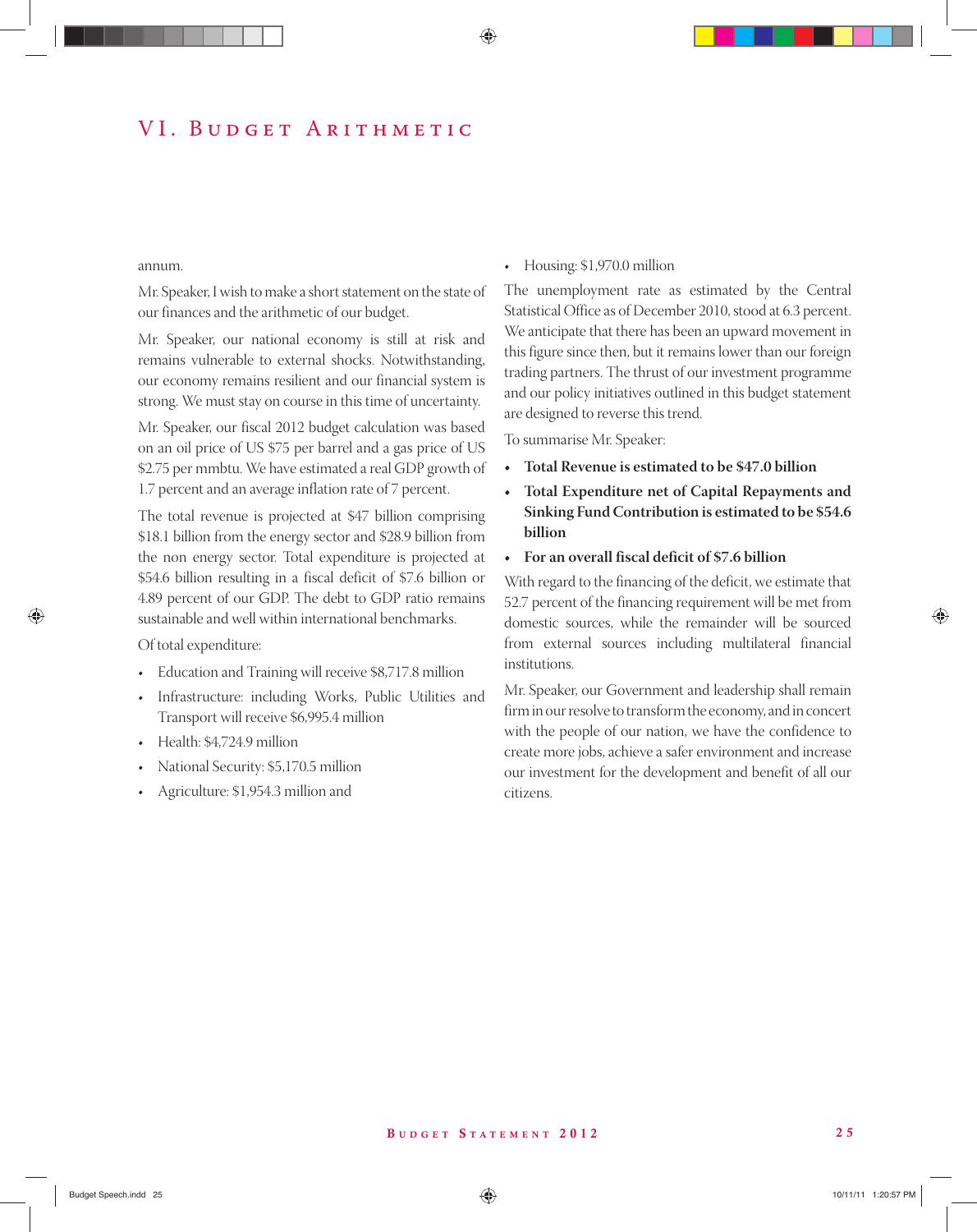## VII. Conclusion

Mr. Speaker, in the preparation of this budget, we consulted widely in keeping with our commitments for social dialogue to be part of our policy process.

In developing the package of policies, strategies and fiscal measures for Fiscal Year 2012, the Government very carefully reviewed all the numerous submissions and proposals made by individuals, government agencies, representatives of private sector organisations, the labour movement and non-governmental agencies.

I was heartened by the interest shown by all these individuals and interests groups and the genuine demonstration of eagerness to assist in the rebuilding of the economy and the nation. I take this opportunity to express my appreciation to everyone.

We intend to build on this process and social dialogue will play a critical role in advancing opportunities for women and men to obtain decent and productive work, in conditions of freedom, equality, security and human dignity.

Our adoption and execution of prudent policies and measures has contained the impact of external adversities. In the period ahead we will strengthen our macroeconomic policies and will stimulate our economy. This is the cornerstone of our development strategy. It will be anchored in a multi-year framework which will serve as a high performance platform not only for ensuring future progress but also for providing strength to cope with the challenges of an uncertain global economy.

Mr. Speaker, we believe firmly that despite these uncertainties and weaknesses in the international and domestic arenas, we possess the sincerity, humility and constancy of purpose to continue along this arc of a remarkable journey – one that brings about the security, opportunity and welfare of

#### all citizens.

Mr. Speaker, I have come to the end of the Budget Statement for 2012. The measures, the performance and the directions formed the basis of what I have presented to this Honourable House. Directions for change are clear and a multitude of new measures has been enunciated in this statement.

This budget builds on the measures enunciated in the 2011 budget and makes a quantum leap once again in confronting the challenges for transformation and change.

Mr. Speaker, we have kept faith with the mandate of the Peoples' Partnership Government, as articulated in the seven inter-connected pillars.

Mr. Speaker, in keeping with the title of this budget statement **"From Steady Foundation to Economic Transformation"** we now move boldly forward to set the mechanism in place to open up new spaces in the economy, ignite growth, and start the journey to economic transformation. It is an ambitious goal but a do-able one, focusing today on the key issues of jobs, investment and safety.

There is much work to be done, more troubled waters ahead, more strategies to be articulated, more issues to confront, more targets to be achieved and more citizens to benefit. And to do all this, we are comforted that we have a Government that reflects the various interests of our society, a Parliament that is ready to work, and a population eager to spur on the Peoples Partnership Government.

And finally, as I reflect on the lessons learnt from public life, as our nation shapes its future, we must always strive to get the link between power and purpose correct, get the performance and strategy aligned and get the practice and politics right.

Mr. Speaker, I beg to move.